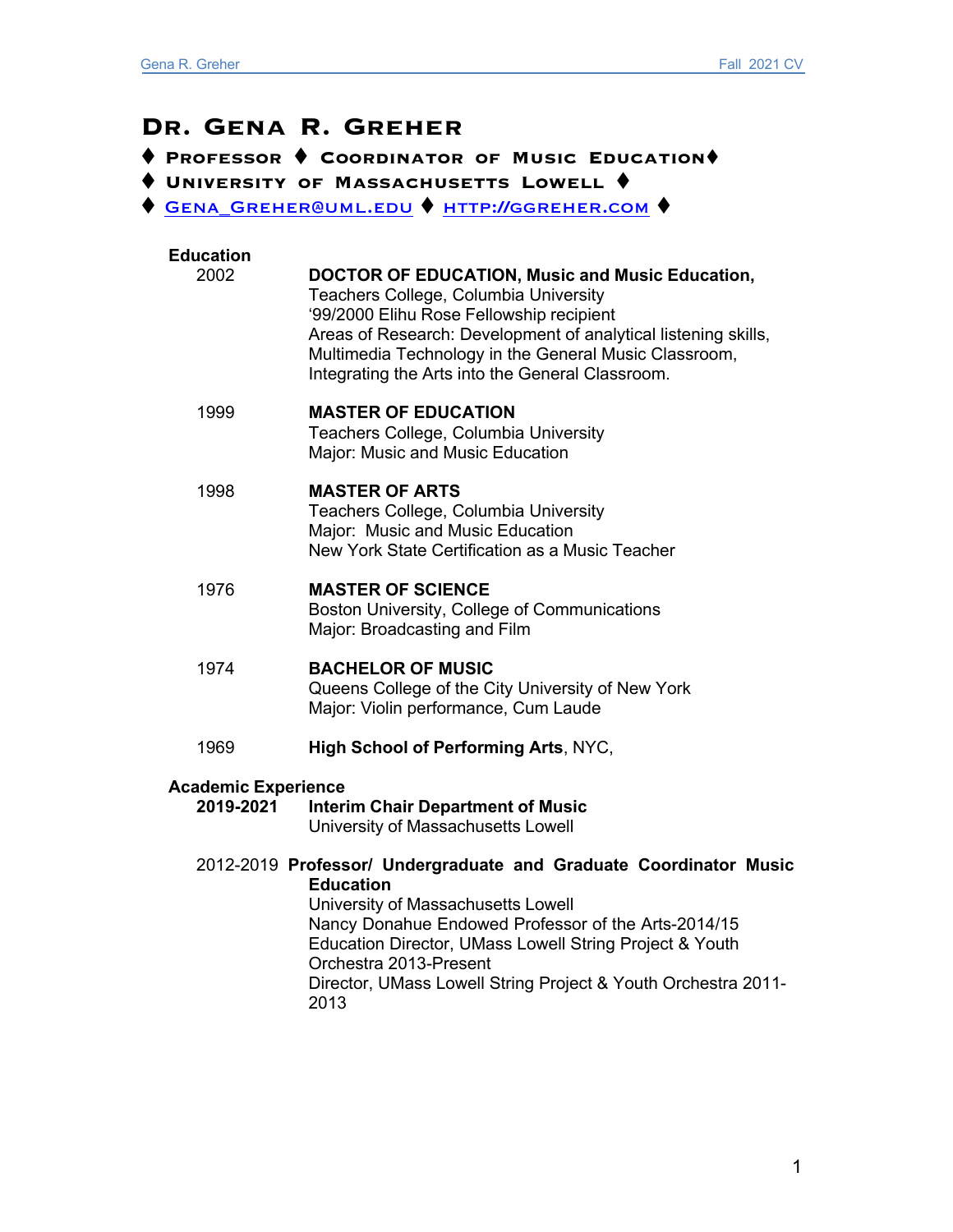|                                       | 2008-12                                 | <b>Associate Professor/Undergraduate and Graduate</b><br><b>Coordinator Music Education</b><br>University of Massachusetts Lowell<br>Director, UMass Lowell String Project & Youth Orchestra 2011-<br>Present<br>Interim Chair Department of Music, Spring/Summer 09 |
|---------------------------------------|-----------------------------------------|----------------------------------------------------------------------------------------------------------------------------------------------------------------------------------------------------------------------------------------------------------------------|
|                                       |                                         | Interim Chair Department of Music, Intercession '10                                                                                                                                                                                                                  |
|                                       | 2002-2008                               | <b>Assistant Professor/Coordinator Music Education</b><br>University of Massachusetts Lowell                                                                                                                                                                         |
|                                       | 2000-2002                               | Instructor<br>Teachers College, Columbia University<br>Department of Arts & Humanities<br>Program of Music and Music Education                                                                                                                                       |
|                                       | 1997-2000                               | <b>Teaching Assistant</b><br>Teachers College, Columbia University<br>Department of Arts & Humanities<br>Program of Music and Music Education                                                                                                                        |
|                                       | 1974-1976                               | <b>Teaching Assistant</b><br><b>Boston University</b><br><b>College of Communications</b>                                                                                                                                                                            |
| <b>Other Professional Experiences</b> |                                         |                                                                                                                                                                                                                                                                      |
|                                       | <b>Excecutive Producer</b><br>1995-1997 | Michael Whalen Music Inc., NYC                                                                                                                                                                                                                                       |
|                                       | 1992-1994                               | <b>Lightstrem Productions, NYC</b><br>Music and Sound Design companies specializing in original                                                                                                                                                                      |

Music and Sound Design companies specializing in original songs, underscores and musical logos for Advertising. Advertising clients included, AMERICAN EXPRESS, AT&T, CLAIROL, BUDWEISER, COCA-COLA, CHESEBROUGH-PONDS, CANON COPIERS, FOLGER'S, JOHNSON & JOHNSON, KRAFT/GENERAL FOODS, KFC, PROCTOR & GAMBLE, PARKER BROS, PBS, RITE-AID, SPRINT

11/91-2/92 **Music Consultant**

Ogilvy & Mather, Los Angeles,

Directed a new music exploratory for a series of new product launches for Mattel's Barbie Division, which resulted in one of the most successful new-product launches for the brand. Conducted music seminars for agency creative department and client brand managers to help demystify the process of choosing, buying and creating music.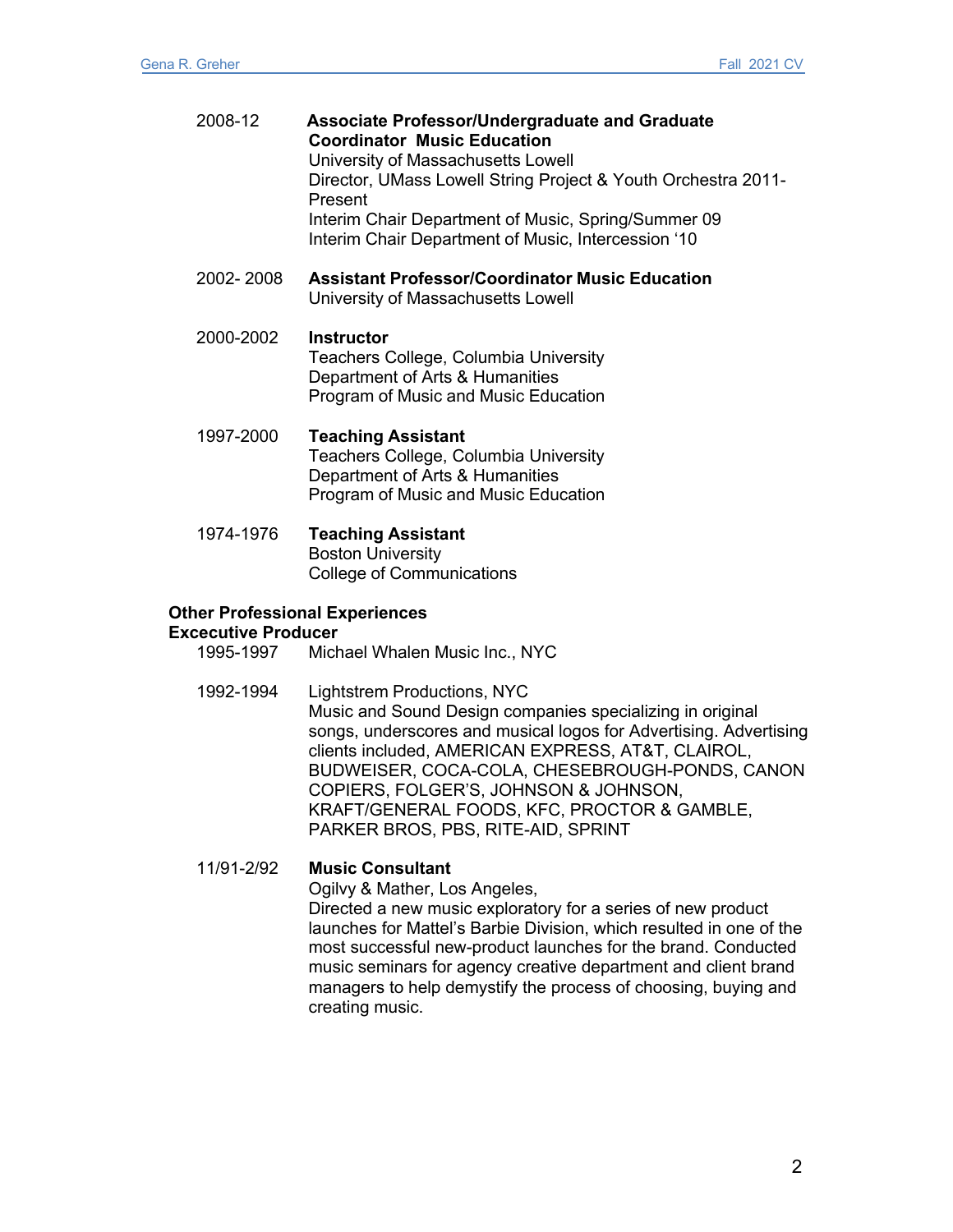### 1989-1991 **Senior Vice President/Music Director**

Lintas Worldwide Advertising, NYC

Directed a staff of music/radio producers and business managers. Worked closely with agency creatives in developing and executing musical concepts, hiring composers, negotiating fees and rights, overseeing contracts, and working with celebrity talent, including Ashford and Simpson, Patti Austin, Michael Bolton, The Brecker Brothers, Felix Cavalieri, Aretha Franklin, The David Letterman Band, Melissa Manchester, George Michael, Aaron Neville, Phoebe Snow, Luther Vandross, their agents and managers. Accounts included: COVER-GIRL, COCA-COLA, diet-COKE (Domestic & International), EASTERN AIRLINES, FABERGE, IBM, JOHNSON & JOHNSON, LEGO'S, LEVER Bros., LIPTON TEA, MASTERCARD, MAYBELLINE, MACY'S, PLANTERS.

### **MUSIC/RADIO PRODUCER**

| 1985-1988 | HEA PRODUCTIONS  |
|-----------|------------------|
| 1983-1985 | OGIL VY & MATHER |
| 1981-1983 | YOUNG & RUBICAM  |
| 1976-1981 | WARING & LAROSA  |

### **PROFESSIONAL ACTIVITIES**

**Professional Association Participation**

**Presentations, Papers and Poster Presentations at National and Regional Conferences**

**Refereed Papers and Presentations**

**Sept. 2021 A Virtual Lab School: Developing a Multi-State Public School University Partnership to Benefit Minority Students** – Presentation with Dr. Donald DeVito, Rawlings Elementary School in Gainesville FL and Dr. Sangmi Kang, Westminster Choir College, regarding the Virtual Lab School Pilot Project for observation and teaching experiences for music education students.

> **Society of Music Teacher Education (SMTE) Online Sept. 23- 25**

**April 2021 Creative Music-Making at Your Fingertips: Embracing Digital Musicianship-** Symposium organizer and convener for a panel consisting of Alice Hammel, James Madison University; Suzanne Burton, University of Delaware; Elissa Johnson-Green, UMass Lowell; Michele Kaschub, University of Southern Maine; Jesse Rathgeber, Augustana College; Janice Smith, Queens College CUNY; David Williams, University of South Florida

> **12th International Research in Music Education Conference April 6-9, Hosted online by Royal College of Music London**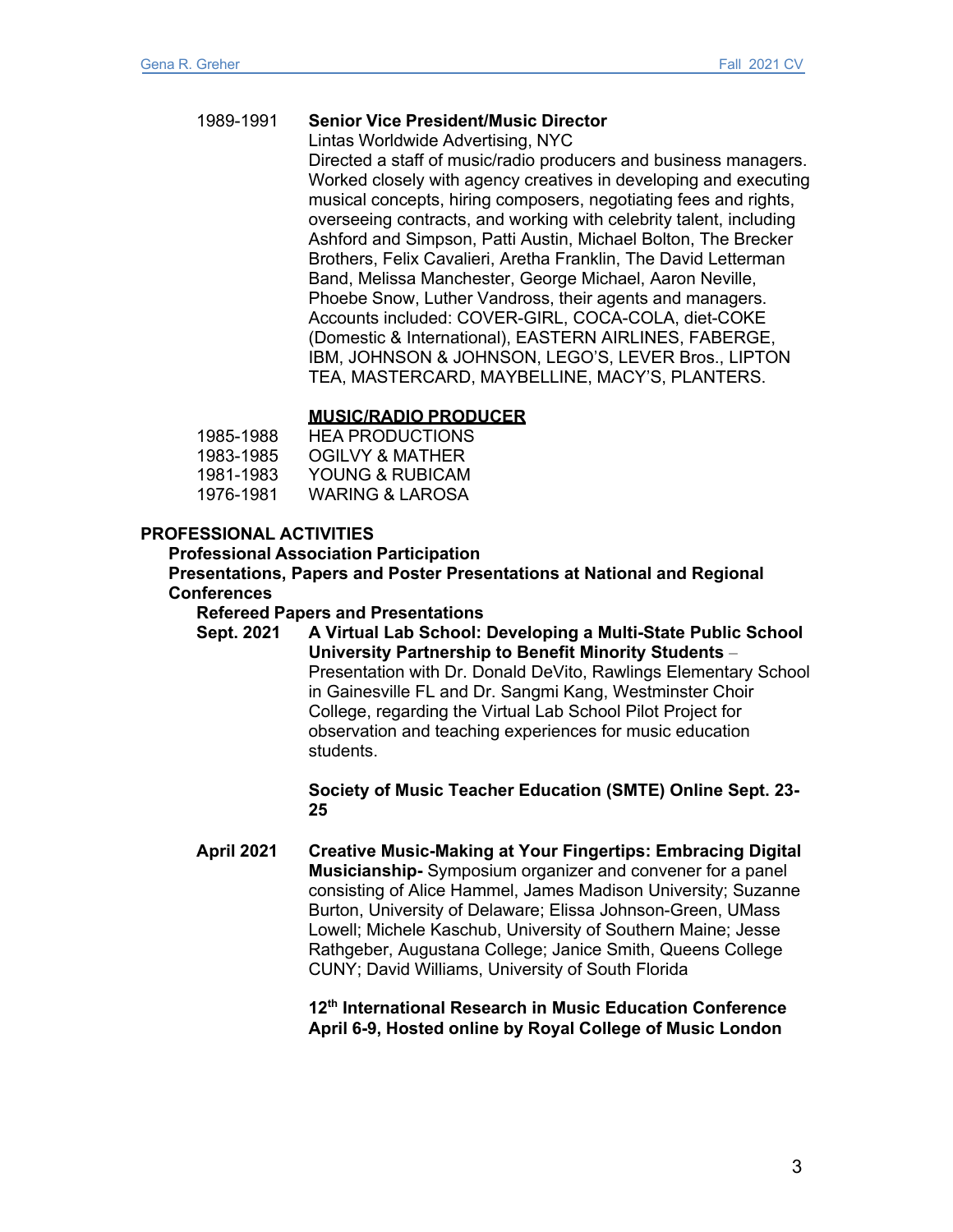| <b>Oct 2020</b> | Music Technology for All: A Project Based Approach for  |
|-----------------|---------------------------------------------------------|
|                 | <b>Student Engagement</b> – Video Presentation and Demo |

### **2020 CMS / ATMI NATIONAL CONFERENCES – Hosted online Oct 9-11 and Oct 16-18**

**July 2020 Prog Ped: A Class in Participatory Music Pedagogy –** Presentation with Savannah Marshall detailing examples of participatory music making experiences in the community

### **ISME Pre-Conference Seminar/Community Music Virtual Conference – June 30, July 7, 14, 21**

Oct. 2019 A Novice Guide for Making Music in Scratch – Presentation on beginning activities for incorporating music and coding for middle school students

ATMI/CMS National Conference, Louisville, KY Oct 24-26

May 2019 Music & Well Being: Teaching Non-Traditional Music Learners with Compassion and Empathy – Presentation on a Service Learning component for music education students to put into practice making music with participants who have a diversity of musical interests and abilities

> Visions of Research in Music Education: The Conference - Westminster Choir College in Princeton, New Jersey on May 24 and 25, 2019.

March '19 MakeyMaking and Music Creation: Making Meaning Through Words Pictures Sound and Science – Demo session of an interdisciplinary project linking literacy, art, music, coding and making.

> Fab**Learn** Conference 8th National Conference on 8th Annual Conference on Creativity and Fabrication in Education, - New York 2019, Teachers College Columbia University March 9-10, 2019

Oct 2018 A Collaborative School University Partnership at the Intersection of STEAM Integration. Panel presentation with Rachel Crawford, Music; Laura Schofield, Math; Holly Johnston, Music; Janet Koza Math from Lowell Public Schools

> Teaching with Video - Workshop demo for CMS Pre-Conference Technology Workshop,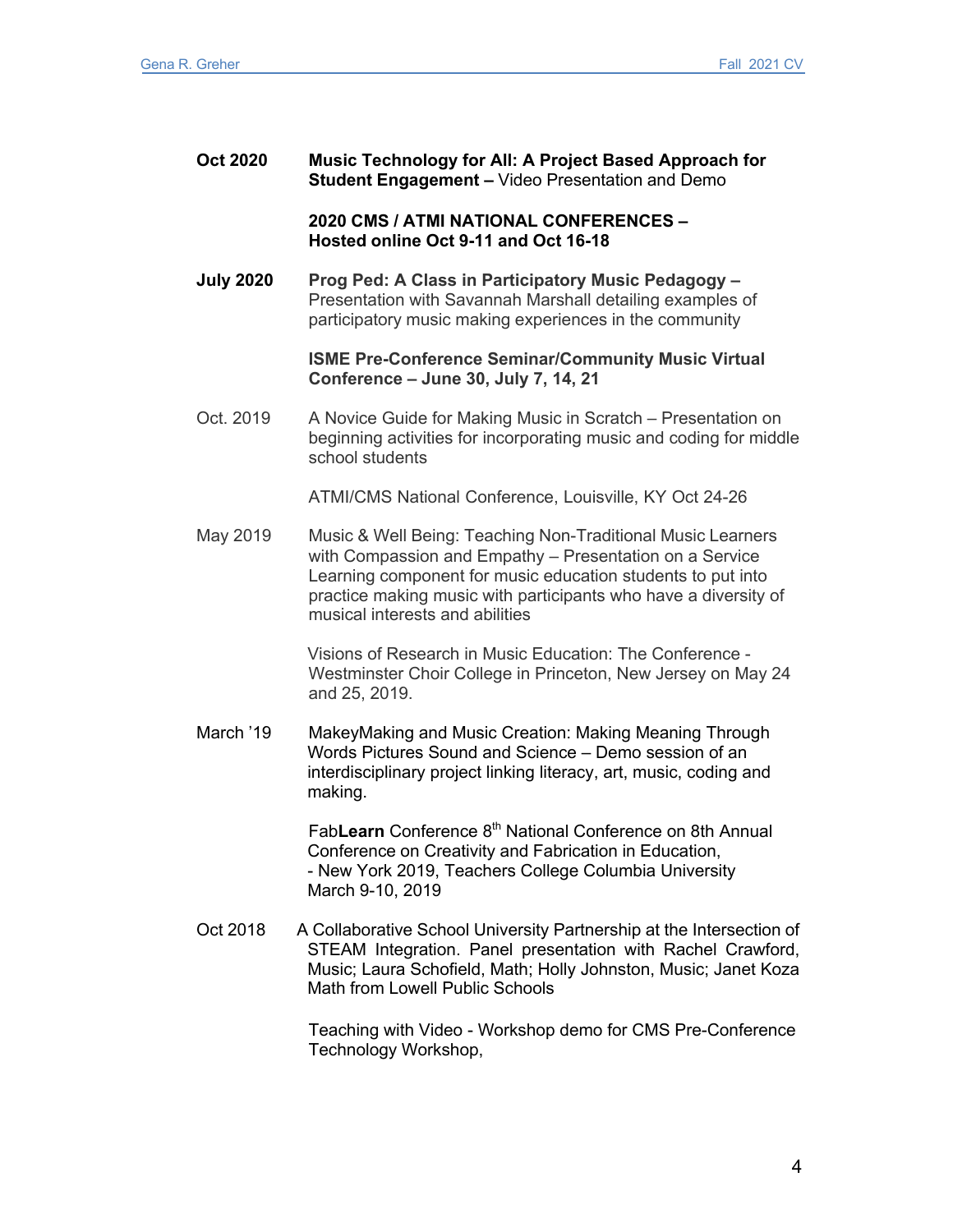ATMI/CMS National Conference College Music Society (CMS) - Vancouver, BC. Oct 11-13, 2018

March '18 CMS-NE 39th Regional Meeting March 24-25, 2018, University of Delaware Teaching Music for Everyone: Rethinking the Music Teacher Education Paradigm Paper presentation with Suzanne Burton, University of Delaware

March '18 Massachusetts Music Educators Association (MMEA) All-State Conference – Boston MA March 1-3 2018Music Technology: An Intuitive Pathway for Teens on the Autism Spectrum

Oct 2017 Community Music as Change Agent: Towards a Culture of Diversity and Inclusivity in Music Teacher Education- Panel presentation with David Myers, Augsburg University; Susan Helfter, University of Southern California; Lee Willingham, Laurier **University** 

> Where are the Women's Voices in Music Technology Education? – Paper presentation with Janice Smith, Queens College, CUNY.

ATMI/CMS National Conference College Music Society (CMS) National Conference – San Antonio, TX October 26-28, 2017

May 2017 Music Technology As An Intuitive and Inclusive Pathway to Musical Thinking, Learning and Doing **–** Paper presentation with Christian Hernandez & Nicole Vasconcelos, UMass Lowell student researchers

> Walking the Boundaries, Bridging the Gaps: International Community Music Conference, May 11-13, 2017 Wilfrid Laurier University, Waterloo Canada

Nov 2016 The MaKey MaKey Invention Lab as a School-Based Enrichment Block **–** Demo/Workshop Presentation

> Defining Musicianship for the  $21<sup>st</sup>$  Century Music Teacher – Paper presentation with Mike Testa Salem State University

2016 ATMI/CMS National Conference *College Music Society (CMS) National Conference October 27- 29, 2016* Eldorado Hotel & Hilton Santa Fe Historic Plaza, Santa Fe

Aug 2016 Music, Math, Interdisciplinary and Intuitive Pathways to Understanding and Learning **–** Demo/Workshop

> The Annual Interactive Multimedia Performing Arts Collaborative Technology (IMPACT) Conference NYU Steinhardt, Aug 3-6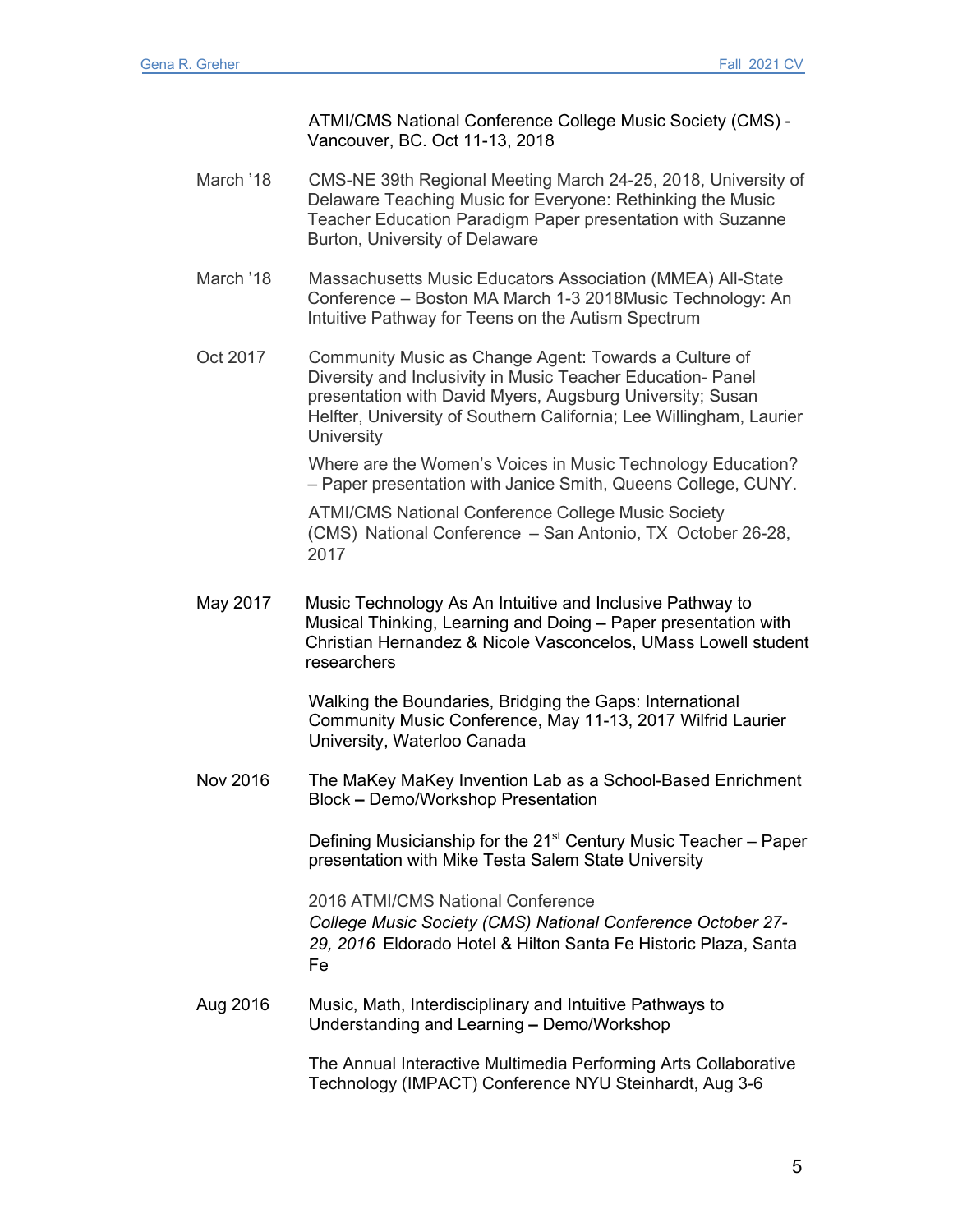| <b>July 2016</b> | Music, Math, Interdisciplinary and Intuitive Pathways to<br>Understanding and Learning - Paper Presentation                                                                                                                                                                                         |
|------------------|-----------------------------------------------------------------------------------------------------------------------------------------------------------------------------------------------------------------------------------------------------------------------------------------------------|
|                  | 32nd World Conference International Society for Music<br>Education, Royal Conservatoire of Music Glasgow, UK 24-29 July                                                                                                                                                                             |
| <b>July 2016</b> | Teaching Outside the Box: Community Music Pathways as a Lens<br>for Re-Imagining, Re-Defining, Re-Invigorating Music Teacher<br><b>Education - Paper Presentation</b>                                                                                                                               |
|                  | <b>ISME Commission for Community Music Activity (CMA)</b><br>Innovation and Change in Community Music, Edinburgh College,<br>Edinburgh, UK 19-23 July                                                                                                                                               |
| April 2016       | Panelist for the Herbie Hancock Institute of Jazz Math Science<br>Music Initiative. Press Launch at the US Department of Education<br>with Secretary of Education John King Jr.                                                                                                                     |
| Feb 2016         | Music Technology and Teens with Autism Spectrum Disorder -<br>Paper presentation.                                                                                                                                                                                                                   |
|                  | The 33rd Annual Winter Roundtable "Cultural Competence in the<br>Digital World: Trending #Apps, #Games, and #SocialMedia",<br>Teachers College Columbia University, NYC Feb 26 & 27, 2016                                                                                                           |
| April 2015       | Technology Within Initial Teacher Education in Music:<br>Cross-Continental Perspectives- Symposium - Paper -<br>presentation and workshop, co-convener/chair with Marina Gall,<br>University of Bristol, UK; presenter Stuart Wise, University of<br>Canterbury, NZ; discussant Peter Webster, USC. |
| Jan 2015         | The 9 <sup>th</sup> International Conference in Research in Music Education<br>(RIME), Exeter University, Exeter, UK April 14-18, 2015<br>NSF Performamatics Workshop Co-Presentation with Jesse<br>Heines and Alex Ruthmann. UMass Lowell Inn & Conference<br>Center, Jan 15 & 16, 2015.           |
| Oct 2014         | What We Have Learned About iPads From Our Students as Co-<br>Researchers-Paper Co-Presentation with Suzanne Burton<br>(University of Delaware) and Frank Heuser (UCLA)                                                                                                                              |
|                  | Collaborative Teaching & Assessment: Keeping Track of Data and<br>the Tools We Use - Paper Co-Presentation with Jesse Heines<br>(UMass Lowell)                                                                                                                                                      |
|                  | CMS/ATMI National Conference, St. Louis MO Oct 31-Nov 2,<br>2014                                                                                                                                                                                                                                    |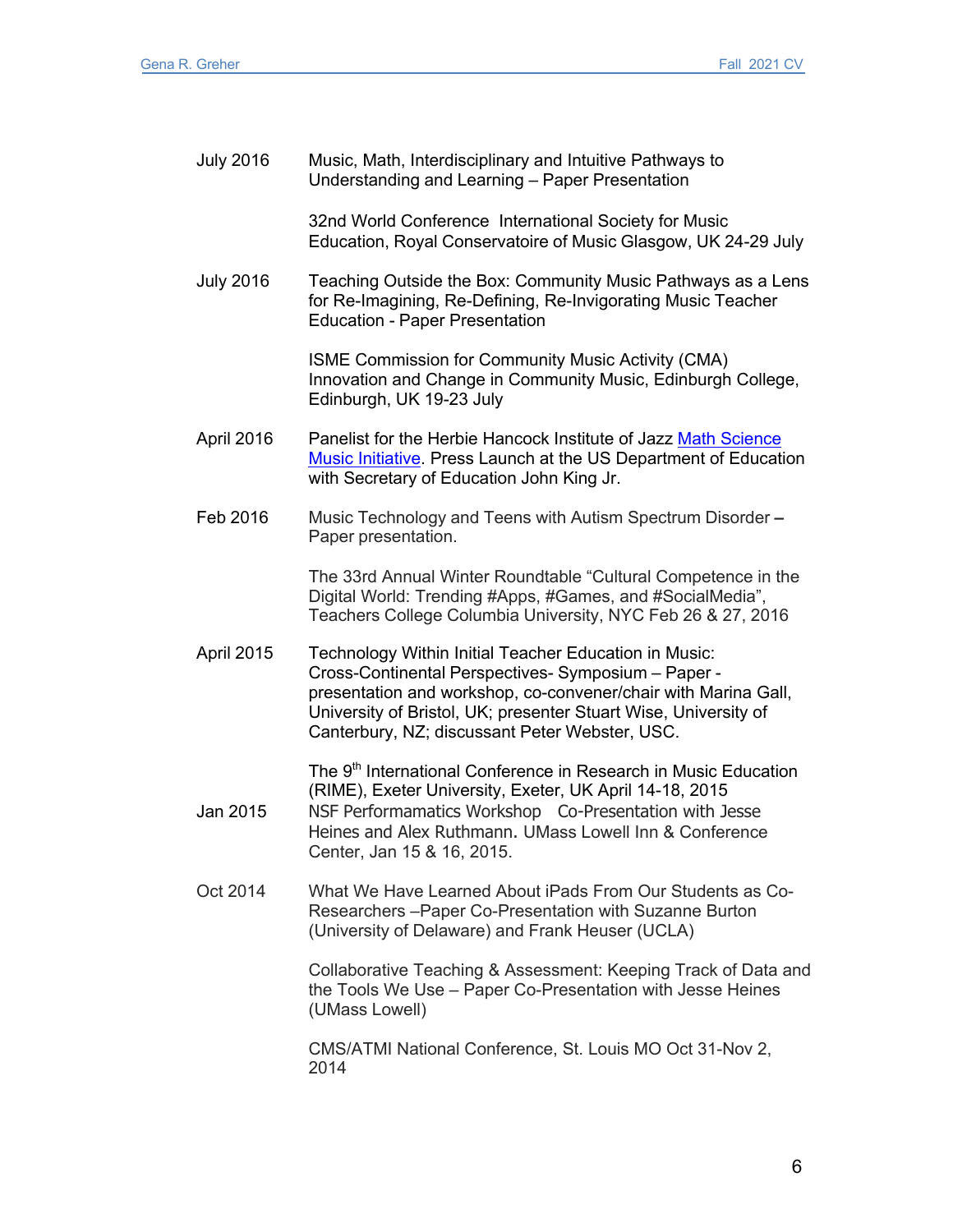| Oct 2014         | Impromptu: A Technologically Intuitive Pathway into Musical<br>Knowledge-in-Action- Workshop Co-Presentation with Jeanne<br>Bamberger (UC Berkeley) FabLearn 2014, Stanford University,<br>Oct 25-26, 2014                                                                                                                                   |
|------------------|----------------------------------------------------------------------------------------------------------------------------------------------------------------------------------------------------------------------------------------------------------------------------------------------------------------------------------------------|
| Oct 2014         | Technology And Teens With ASD: A "Social" Project Through A<br>Music Education And Psychology Partnership - Research Poster<br>with Ashleigh Hillier, Savannah Marshall, Alexa Queenan, Jason<br>Kopec and Anthony Prestigiovanni<br>New England Psychological Association, Oct 18, 2014 Bates<br>College, Lewiston Maine                    |
| Aug 2014         | Creative Play, Musical Learning and Middle School Beta Testers<br>- Workshop Co-Presentation with Eric Rosenbaum (MIT Media<br>Lab) The First Interactive Media Performing Arts<br>Collaborative Technology (IMPACT) Conference. NYU/Steinhart<br>Aug 14-16                                                                                  |
| Aug 2014         | Scratch Projects to Enhance for Middle School Music - Co-<br>Presentation with Jesse Heines, Scratch@MIT 2014 Cambridge<br>MA Aug 6-9                                                                                                                                                                                                        |
| <b>June 2014</b> | NSF Performamatics Workshop Co-Presentation with Jesse<br>Heines and Alex Ruthmann. NYU/Polytechnic Magnet<br>Center, June 19 & 20, 2014                                                                                                                                                                                                     |
| May 2014         | Music, Technology, and Teens with ASD:<br>A "Social" Project Through a Music Education and Psychology<br>Partnership- Research Poster with Ashleigh Hillier & Student<br>researchers Savannah Marshall, Alexa Queenan, Jason Kopec &<br>Anthony Prestigiovanni<br>CMS Summit: Music Science and Technology, May 16-17, Seattle<br>Washington |
| Jan 2014         | NSF Performamatics Workshop - Co-Presentation with Jesse<br>Heines and Alex Ruthmann. UMass Lowell Inn & Conference<br>Center Jan 16 & 17, 2014                                                                                                                                                                                              |
| Feb 2014         | Designing music technology as a window into musical thinking-<br>FAHSS River Talks UMass Lowell Inn & conference Center Feb 7,<br>2014                                                                                                                                                                                                       |
|                  | June 2014 NSF Performamatics Workshop - Co-Presentation with Jesse<br>and Aloy Duthmann, NVU UDelytechnic Mognet Con                                                                                                                                                                                                                         |

Heines and Alex Ruthmann. NYU/Polytechnic Magnet Center, June 19 & 20, 2014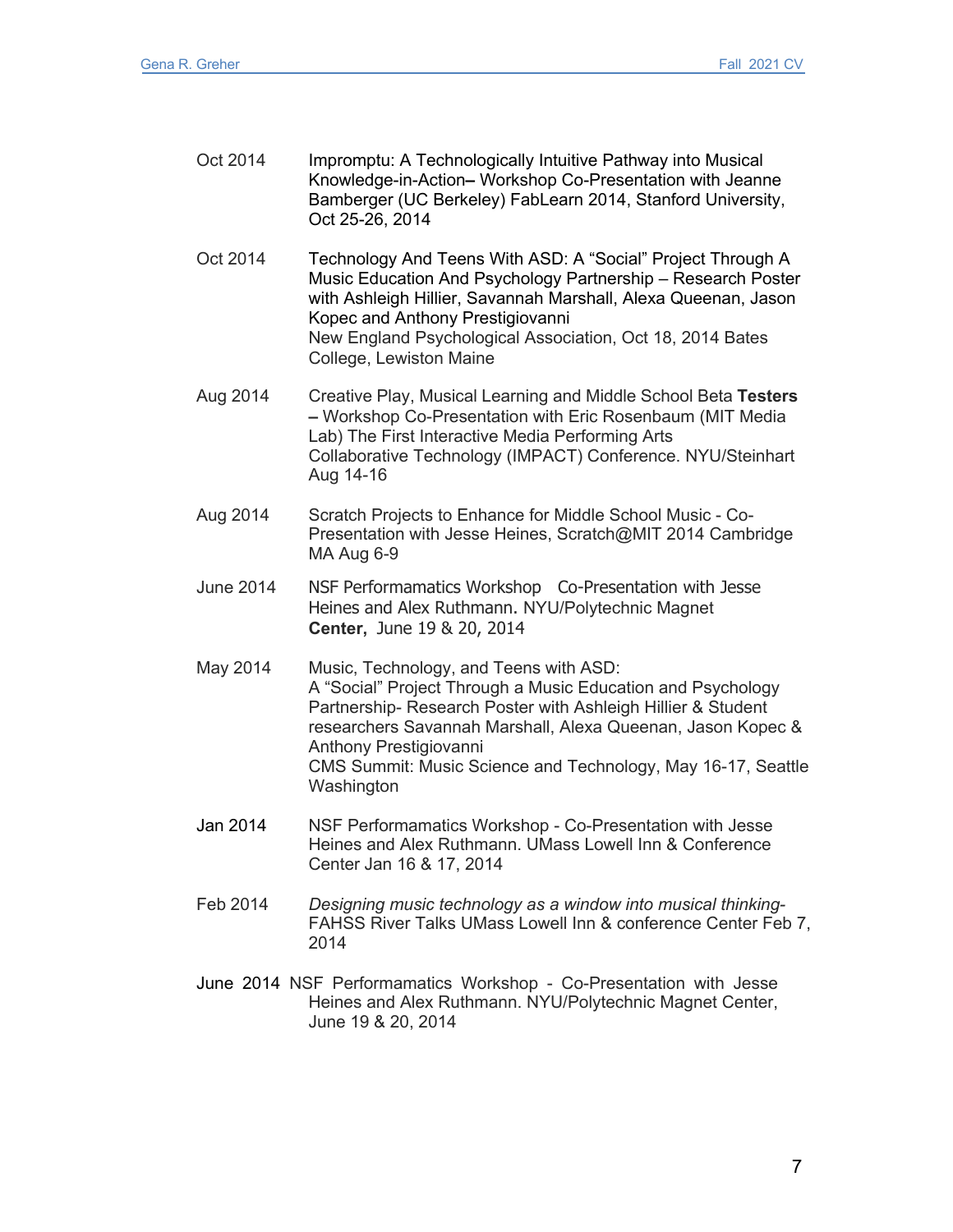Oct. 2013 *Designing music technology as a window into musical thinking -* CMS Pre-Conference Workshop (Invited Presentation)

> Tech Divas and Girl Geeks: Supporting the Rising Generation of Women in Music and Technology - ATMI - Panel

ATMI Program Chair and CMS Conference Committee Member CMS/ATMI National Conferences 10/30-11/2/2013, Cambridge, MA

Sept. 2013 iPads, the Music Education Methods Class, and Teens: What's the App for That? Co-presentation with Suzanne L. Burton University of Delaware

> Society of Music Teacher Education (SMTE) Sept. 26-28, 2013, UNC Greensboro, NC

- June 2013 NSF Performamatics Workshop Co-Presentation with Jesse Heines and Alex Ruthmann. UMass Lowell Inn & Conference Center June 20 & 21, 2013
- May 2013 How We Make Two Heads Better than One: Collaborative **Writing -**Panel Symposium co-presentation with Suzanne Burton, (UDel) Michele Kaschub (USM) and Janice Smith (Queens College)

The 12th Mountain Lake Colloquium May 19-22, 2013, Virginia

April 2013 Music Making in iPad Jam Bands – Workshop co-presentation with Frank Heuser, UCLA

> Collaborative Writing- Panel Symposium co-presentation with Suzanne Burton, (UDel) Michele Kaschub (USM) and Janice Smith (Queens College)

The 8th International Conference for Research in Music Education (RIME) April 9 -13<sup>th</sup> 2013 Exeter, England

April 2013 Possibilities and Perils of Social Media and Music Education Pre-Conference Collegiate Workshop, Eastern Chair Presentation by Alex Ruthmann

> iPads,Teens, and a College Music Methods Class: What's the App for That?- Co-Presentation with Savannah Marshall, UMass Lowell

> NAfME Eastern Division Conference, April 4-7, 2013 Hartford, CT.

March 2013 Computational Thinking through Computing and Music – Workshop Co-presentation with Jesse Heines, SIGCSE March 6- 9, 2013,Denver CO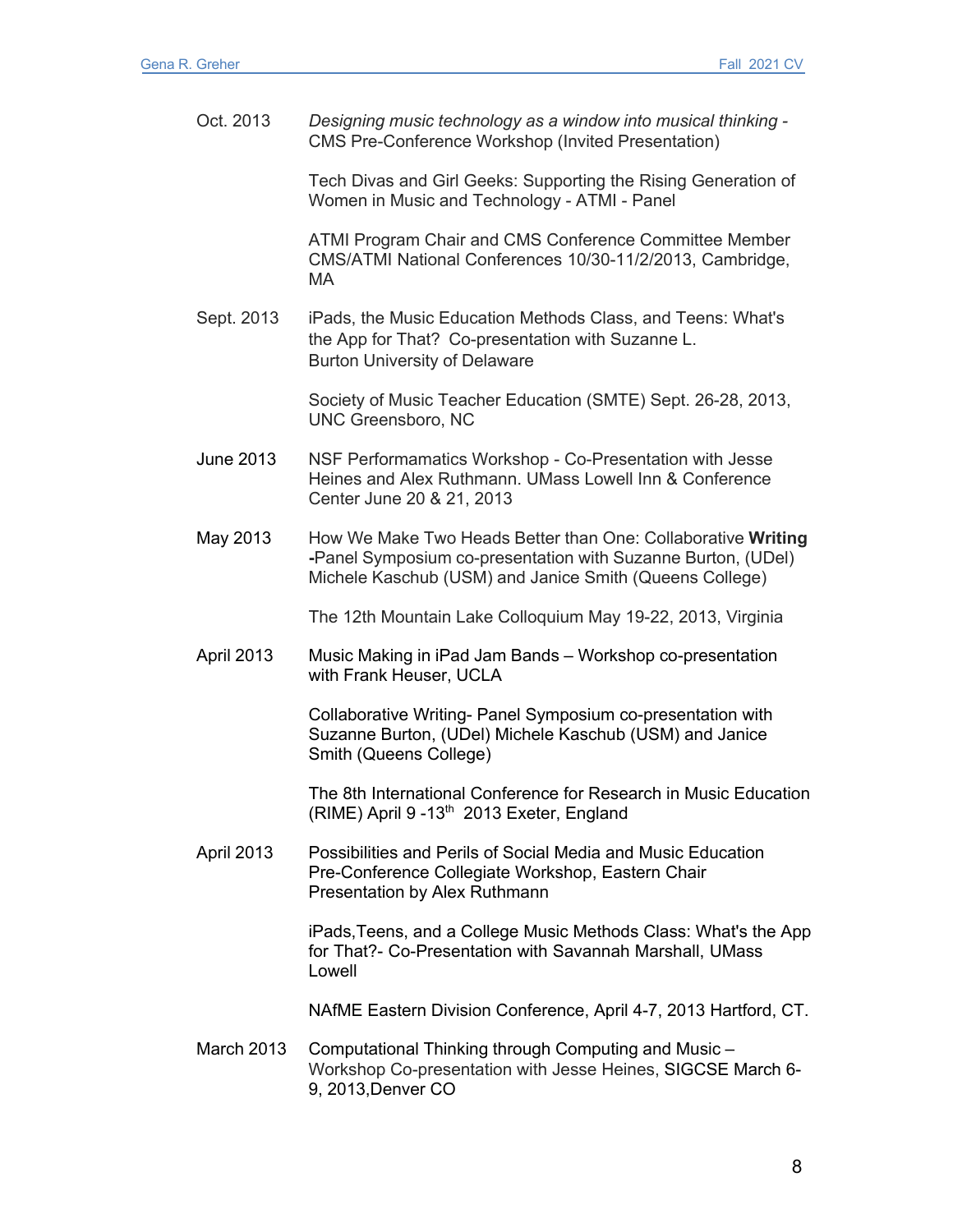- Jan 2013 NSF Performamatics Workshop Co-Presentation with Jesse Heines and Alex Ruthmann. UMass Lowell Inn & Conference Center Jan 17-18 Nov 2012 The Music Within Us: A Pathway into Knowledge in Action- Copresentation with Jeanne Bamberger iPads,Teens With ASD and a College Tech Class: There is Definitely an App for That panel presentation with Brendan McConville Chair, Hillery Herndon, Dan Hoskins, Rick Schmunk and David A. Williams, 2012 CMS/ATMI/NACWPI National Conferences Nov 15-18, San Diego, CA July 2012 Getting into the Digital Music Game With Scratch. – Copresentation with Jesse Heines. Scratch@MIT 2012, Cambridge MA, July 25-28 2012 July 2012 Real World Projects for Developing Musical and Computational Thinking. – Co-presentation with Alex Ruthmann and Jesse **Heines** School University Partnerships: Can They Be Sustained Within a System in Flux? Co-Presentation with Suzanne L. Burton, University of Delaware. July 2012 30th International Society for Music Education (ISME) World Conference on Music Education. Thessaloniki, Greece, July 15- 20, 2012. July 2012 Techniques at the Intersection of Computing and Music. – Co-Presentation with Jesse Heines. 17th Annual Conference on Innovation and Technology in Computer Science Education (ITiCSE). Haifa, Israel, July 3-5, 2012. June 2012 NSF Performamatics Workshop - Co-Presentation with Jesse Heines 2012 UMass Lowell Inn & Conference Center June 21-21 April 2012 NSF Performamatics Workshop - Co-Presentation with Jesse Heines 2012 ASEE Northeast Section Conference, Lowell, MA. April 27-28 March 2012 University/School Partnerships: Lessons from Practice Co-Presentation with Frank Heuser, UCLA; Suzanne Burton, University of Delaware National Association for Music Education (NAfME) 2012 National Conference, St. Louis MO, March 28-31 Oct 2011 Pre-Conference Workshop - Interdisciplinary Collaborations
	- Among Students and Faculty in Music Education and Computer Science co-presenting with Alex Ruthmann-Invited Presentation iPads in the Music Classroom: A Tool for Fostering Collaboration.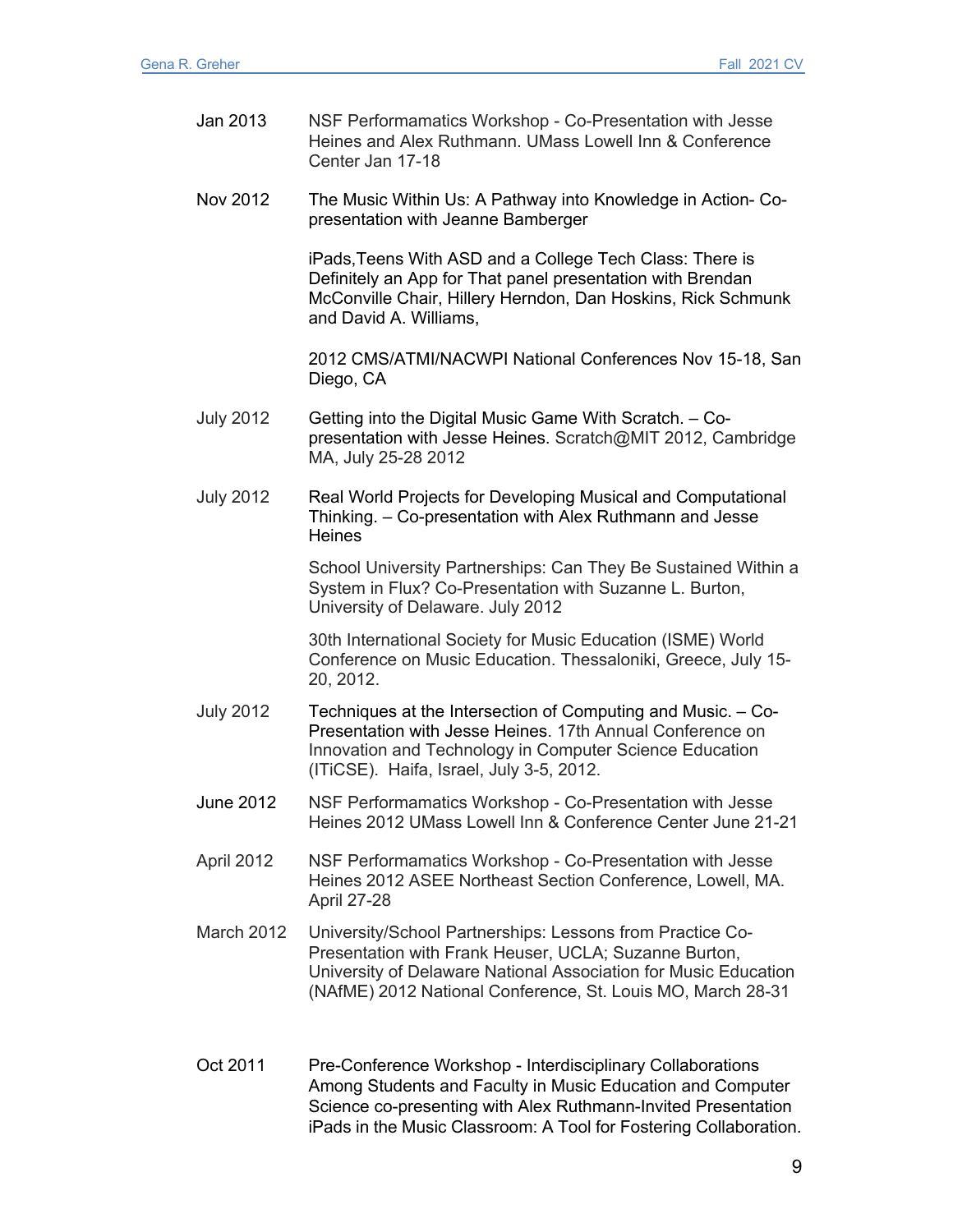Paper presentation with Alex Ruthmann, Holly Gallant and Eric Poster.

Association for Technology in Music Instruction (ATMI) 2009 Conference, Richmond, VA, Oct 19-23, 2011. with Frank Heuser, Panel Chair; Randall Allsup; Michele Kaschub.

Oct 2011 Best Practices Within the School-University Partnership Model-Poster with Edward McClellan, Loyola University New Orleans & Suzanne Burton, University of Delaware

> Sept. 15-17, 2011. Society of Music Teacher Education (SMTE)-, University of North Carolina Greensboro

April 2011 Sound Thinking: Evaluating the effectiveness of interdisciplinary collaborations among students and faculty in music education and computer science. Paper Presentation with Alex Ruthmann

> School University Partnerships: Accepting Change as a Constant Variable in the Curriculum Paper Presentation with Suzanne **Burton**

RIME 2011 7<sup>th</sup> Annual Research in Music Education Symposium University of Exeter, School of Education & Lifelong Learning Published CD of Conference Proceedings

- March 2011 Popular Culture in the Music Classroom: Negations, Affirmations and Transformations-Pre-Collegiate Workshop CMENC Eastern Conference Chair-planned workshop and presided with Key-Note Randall Allsup, Teachers College Columbia University and Johann Soderman, Lund University Sweden MENC Eastern Conference, Baltimore MD March 31-Apr 3
- Sept 2010 A View of Creativity as Learning: Playing Across Multicultural Divides-Showcase Presentation-Preconference Technology Workshop with Jeanne Bamberger, UCBerkley and Michael Downton, Indiana University

SoundScape: An Interdisciplinary Music Technology Intervention for Adolescents and Young Adults on the Autism Spectrum with Ashleigh Hillier

Panel: Music Literacy and Music Technology with Scott Lipscomb and Dan Hoskins

CMS Lightning Talks: Silence is Golden 2010 CMS/ATMI Conference, Minneapolis, MN Sept 22-26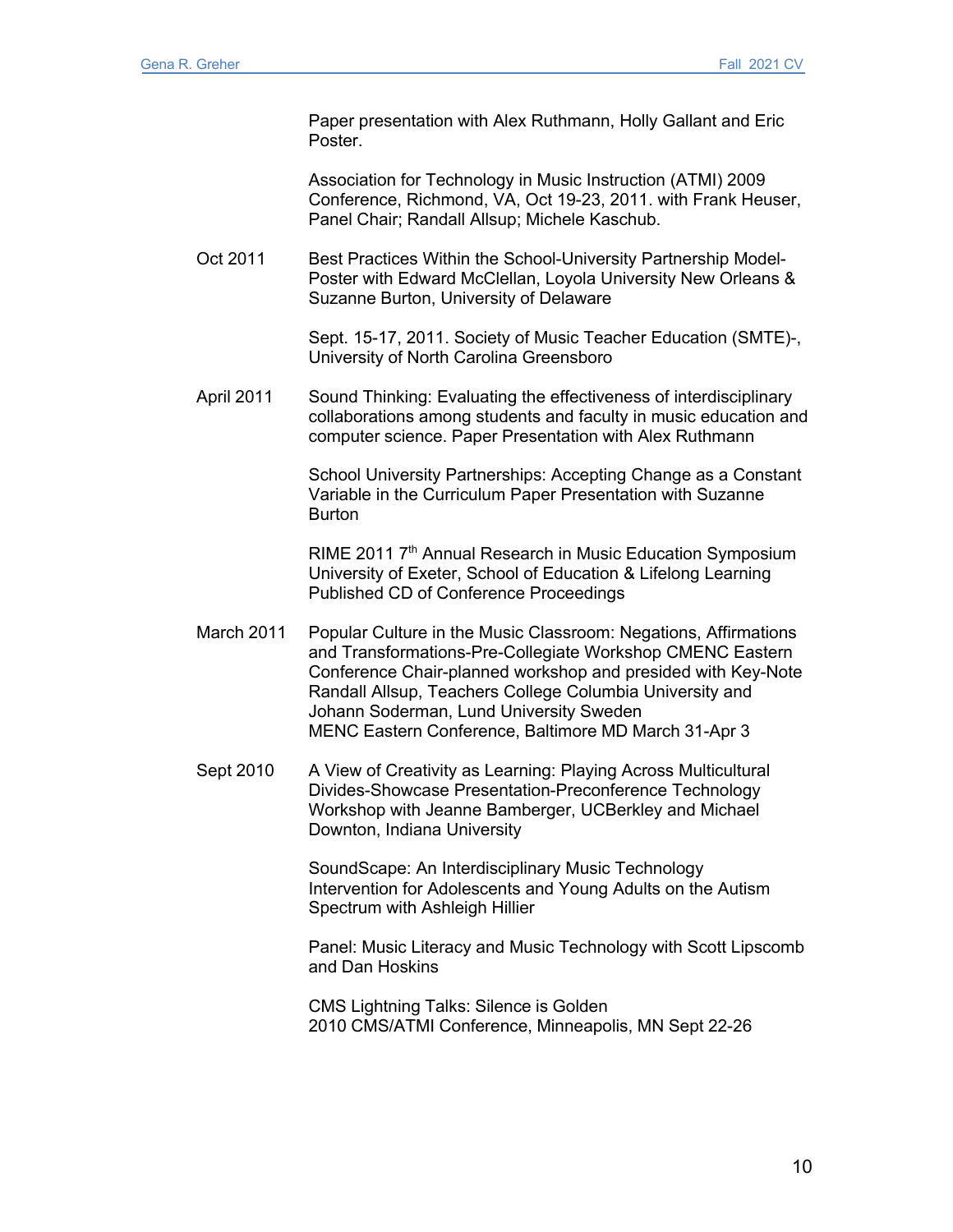| Aug 2010   | Symposium: School-University Partnerships in Music Teacher<br>Education, with Timothy Brophy, Suzanne Burton, Lisa Hunter,<br>Nathan Kruse and Kristen Krickard 29th ISME (International<br>Society of Music Education) World Conference, Beijing, China<br>Aug 1-6, 2010                                                                           |
|------------|-----------------------------------------------------------------------------------------------------------------------------------------------------------------------------------------------------------------------------------------------------------------------------------------------------------------------------------------------------|
| April 2010 | Perspectives on Preparing Teachers to Teach Music Composition<br>Pre-K-12 Panel Presentation with Michele Kaschub, S. Alex<br>Ruthmann, Jackie Wiggins, Deborah Blair & Janice Smith. 2010<br>Biennial Music Educators National Conference March 25-27. 2010<br>Anaheim, CA                                                                         |
| Oct 2009   | College-Level Computer-Aided Instruction in Music on a Budget<br>CMS Pre-Conference Technology Workshop-Invited Presenter                                                                                                                                                                                                                           |
|            | Sound Thinking: Conceptualizing the Art and Science of Digital<br>Audio for an Interdisciplinary General Education Course. This<br>demonstration session explores the challenges and decision-<br>making in creating an interdisciplinary music and computer<br>science course.                                                                     |
|            | Association for Technology in Music Instruction (ATMI) 2009<br>Conference, Portland, OR, Oct 22-25, 2009.                                                                                                                                                                                                                                           |
| Sept 2009  | School-University Partnerships: Multiple Lenses of Practice in<br>Music Teacher Education, Chair of panel presentation with Frank<br>Abrahams, Suzanne Burton, Timothy Brophy, Lisa Hunter and<br>Nathan Kruse, Sept. 10-12, 2009. Society of Music Teacher<br>Education (SMTE)-, University of North Carolina Greensboro                           |
| April 2009 | SoundScape: An investigation of an Inter-disciplinary Music<br>Intervention for Adolescents and Young Adults on the Autism<br>Spectrum.at the 2009 AERA Annual Meeting-Disciplined Inquiry:<br>Education Research in the Circle of Knowledge Monday, April 13<br>- Friday, April 17 San Diego, CA Paper presented with Dr.<br>Ashleigh Hillier, UML |
| March 2009 | Teacher Student Feedback Loop for Technology Training in<br>the Classroom Massachusetts Music Educators' Association                                                                                                                                                                                                                                |
|            | All-State Conference March 26-28 2009 With Dr. Alex Ruthmann,<br>UML and Pat Fitzpatrick, Lowell High School                                                                                                                                                                                                                                        |
|            | Music Performamatics: Interdisciplinary Interaction. paper<br>presentation, Heines, J.M., Greher, G.R., & Kuhn, S. UML                                                                                                                                                                                                                              |

ACM SIGCSE 40th Technical Symposium on CS Education, Chattanooga, TN. March 5-8 2009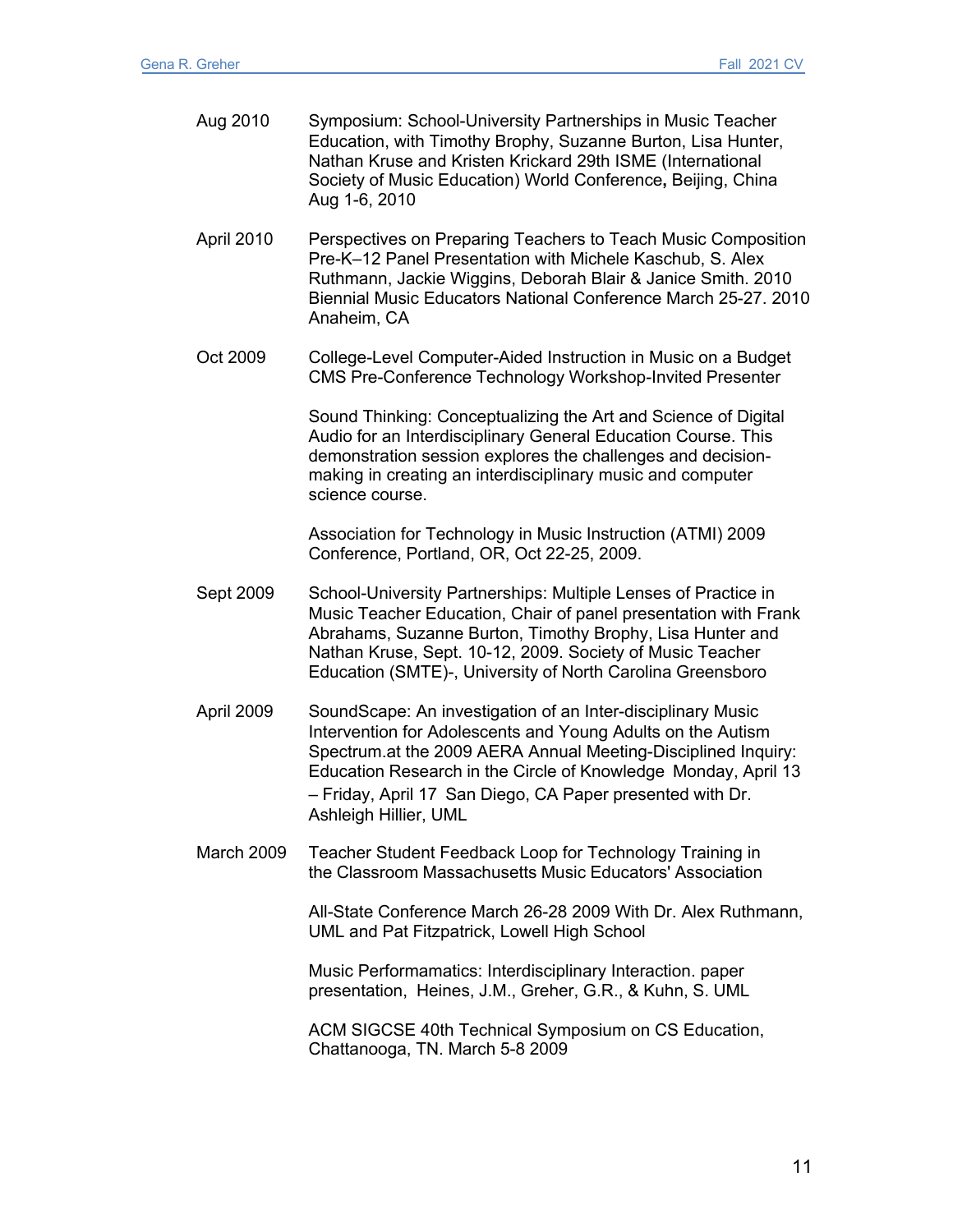| March 2009       | Creating Authentic Contexts for Music Teacher Preparation                                                                                                                                          |
|------------------|----------------------------------------------------------------------------------------------------------------------------------------------------------------------------------------------------|
|                  | MENC Eastern Division Conference, Providence RI March 12-14,<br>2009. Workshop presentation with Dr. Suzanne Burton, University<br>of Delaware                                                     |
| Sept 2008        | One Music Teacher at a Time: A Reciprocal Model for<br>Technology Based Professional Development and New Teacher<br>Training.                                                                      |
|                  | CMS/ATMI Pre-Conference Technology Workshop September 24,<br>2008 - Electronic Poster.                                                                                                             |
|                  | Connecting Computer Science and Music Students to the<br>Benefit of Both.                                                                                                                          |
|                  | Association for Technology in Music Instruction (ATMI) 2008<br>Conference, Atlanta, GA, Sept. 25, 2008                                                                                             |
|                  | The Synergistic Potential of School University Partnerships.                                                                                                                                       |
|                  | Panel presentation at the College Music Society (CMS) National<br>Conference "A Changing Profession in a Changing<br>World" September 25-28, 2008 Atlanta, Georgia CMS                             |
| <b>July 2008</b> | Developing Collaborative Relationships: Creating authentic<br>contexts for music teacher preparation                                                                                               |
|                  | 28 <sup>th</sup> World Conference of the International Society of Music<br>Education ISME, Bologna Italy, July 20-25, 2008-Workshop<br>presentation with Dr. Suzanne Burton University of Delaware |
| March 2008       | Beyond Lucy Green: Operationalizing Theories of Informal Music<br>Learning- Panel Chair and Discussant- with Randall Allsup;<br>Patrick Jones, Frank Heuser, Ann Clements. New York City           |
|                  | <b>AERA 2008 Annual Meeting</b>                                                                                                                                                                    |
| Nov. 2007        | Music and Multimedia: Bridging the Learning Gap for Music<br>Teachers and Students At Risk. - ATMI Paper                                                                                           |
|                  | Night & Day; Cole Porter, Hip Hip, Their Shared Sensibilities and<br>Their Teachable Moments-CMS Paper                                                                                             |
|                  | Music as Soundtrack - Presentation<br>Presentation to Salt Lake City Middle School students<br><b>CMS Task Force on Community Engagement</b>                                                       |
|                  | College Music Society 50th National Conference / Association for<br>Technology in Music Instruction (CMS/ATMI), Salt Lake City, Utah                                                               |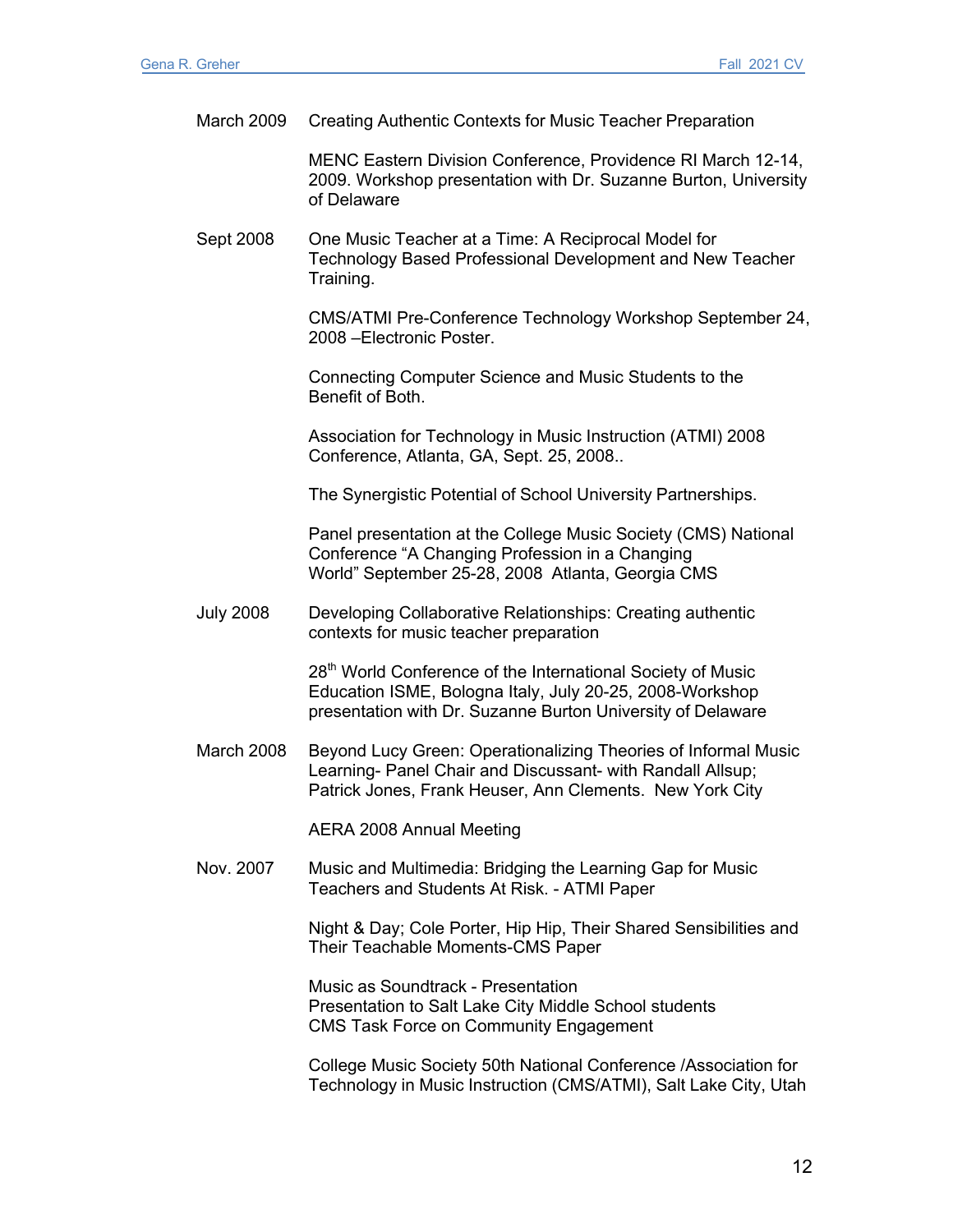| Oct. 2007  | One Music Teacher at a Time: A Reciprocal Model for Technology<br>Based Professional Development and New Teacher Training                                                                                                                                                                         |
|------------|---------------------------------------------------------------------------------------------------------------------------------------------------------------------------------------------------------------------------------------------------------------------------------------------------|
|            | Center for Applied Research in Music Education (CARMU)-<br>Conference on Music Learning and Teaching, Oakland University,<br>Rochester, Michigan                                                                                                                                                  |
| Sept. 2007 | Research Meets Reality in School-University Partnerships: An<br>Analysis of Two Diverse School-University Collaborations                                                                                                                                                                          |
|            | Society of Music Teacher Education (SMTE)-, University of North<br>Carolina Greensboro                                                                                                                                                                                                            |
| April 2007 | A Delicate Balance: When Research Meets Reality in School<br>University Partnerships for Music Teacher Preparation<br>Paper presentation with Dr. Suzanne Burton, University of<br>Delaware                                                                                                       |
|            | RIME 2007 5 <sup>th</sup> Annual Research in Music Education Symposium<br>University of Exeter, School of Education & Lifelong Learning<br>Published CD of Conference Proceedings                                                                                                                 |
| March 2007 | Becoming Techno-Forward: Technology Projects for the<br><b>Classroom - Presentation</b>                                                                                                                                                                                                           |
|            | 50th MENC Eastern Division Conference, Hartford, Connecticut                                                                                                                                                                                                                                      |
| Jan. 2007  | <b>Transforming Music Teacher Education through School</b><br>University Partnerships - Paper                                                                                                                                                                                                     |
|            | Paper presentation with Dr. Suzanne Burton, University of<br>Delaware<br><b>Charles Leonhard Legacy Symposium-Policies and Practices:</b><br>Rethinking Music Teacher Preparation in the 21st Century,<br>Teachers College Columbia University, NYC<br><b>Accepted for Conference Proceedings</b> |
| April 2006 | Teacher Test Prep: A Distance Learning Approach for Music<br>Teacher Licensure Preparation - Research Poster                                                                                                                                                                                      |
|            | MENC National Conference - Salt Lake City, Utah<br>Abstract published in Conference Proceedings                                                                                                                                                                                                   |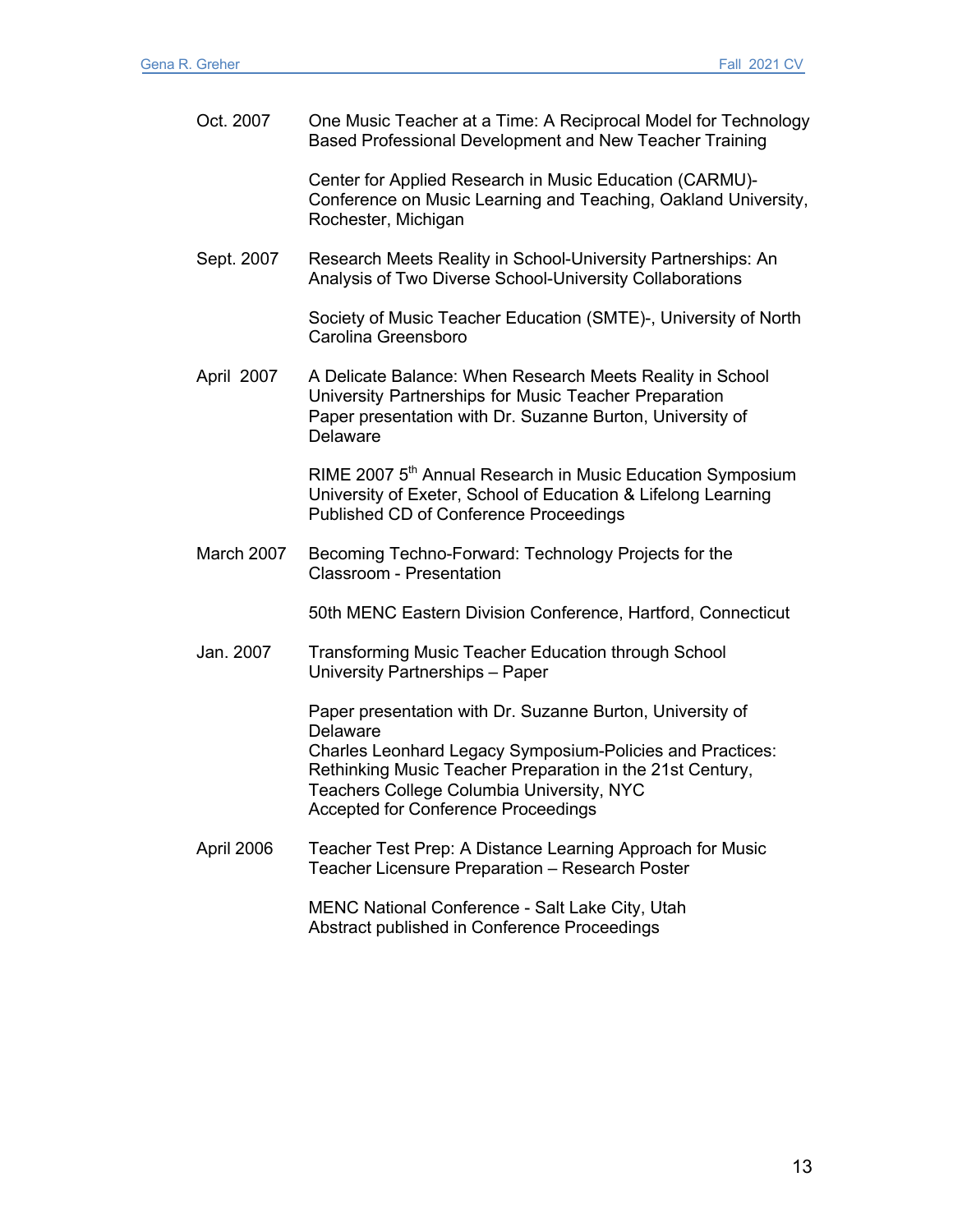| Sept. 2006 | Multimedia and the Art of Narrative Development:<br>Preparing Music Educators to Teach with Technology                                                                                                                                                                                                                             |
|------------|------------------------------------------------------------------------------------------------------------------------------------------------------------------------------------------------------------------------------------------------------------------------------------------------------------------------------------|
|            | Music as Soundtrack<br>Presentation to students at MacArthur High School, San Antonio<br>focusing on music's ability to affect one's perception of what is<br>taking place visually. CMS Task Force on Community<br>Engagement                                                                                                     |
|            | Association for Technology in Music Instruction/College Music<br>Society (ATMI/CMS) 49th National Conference, San Antonio                                                                                                                                                                                                          |
| Jan. 2006  | From Techno-Phobia to Techno-Forward: A Project Based<br>Approach to Technology Applications in the Classroom                                                                                                                                                                                                                      |
|            | Technology Institute for Music Educators (TI:ME) Conference                                                                                                                                                                                                                                                                        |
| April 2005 | Pre-Practicum Mentorship: A University/School Partnership.<br>Co-presentation with Ann C. Benjamin, Director of Lowell's<br>Demonstration School.                                                                                                                                                                                  |
|            | Massachusetts Association of Colleges of Teacher Education<br>(MACTE) Conference Wooster MA.                                                                                                                                                                                                                                       |
| Sept. 2005 | Teaching with Technology: Pre-Service Experiential Learning<br>Through a Community Partnership- Research Poster                                                                                                                                                                                                                    |
|            | Society for Music Teacher Education's Symposium on Music<br>Teacher Education Poster-Session sponsored by the Music<br>Research Institute at the University of North Carolina at<br>Greensboro                                                                                                                                     |
|            | Abstract published in CD of conference proceedings                                                                                                                                                                                                                                                                                 |
| April 2004 | An Interdisciplinary Approach to Addressing Standards Based<br>Learning.                                                                                                                                                                                                                                                           |
|            | Massachusetts Association of Colleges of Teacher Education<br>Conference - Auburn, MA.                                                                                                                                                                                                                                             |
| Oct. 2004  | Word, Image and Sound: Narrative for a Media-centric<br>Generation.                                                                                                                                                                                                                                                                |
| Jan. 2003  | School of Visual Arts 18 <sup>th</sup> National Conference on Liberal Arts and<br>the Education of Artists. Co-presentation with Karen Roehr, Visual<br>Arts. Algonquin Hotel, New York. Abstract published in<br>conference proceedings<br>Video Feedback as Reflective Practice In The Classroom Institute<br>for Music Research |
|            | 10 <sup>th</sup> International Technological Directions in Music<br>Learning University of Texas San Antonio                                                                                                                                                                                                                       |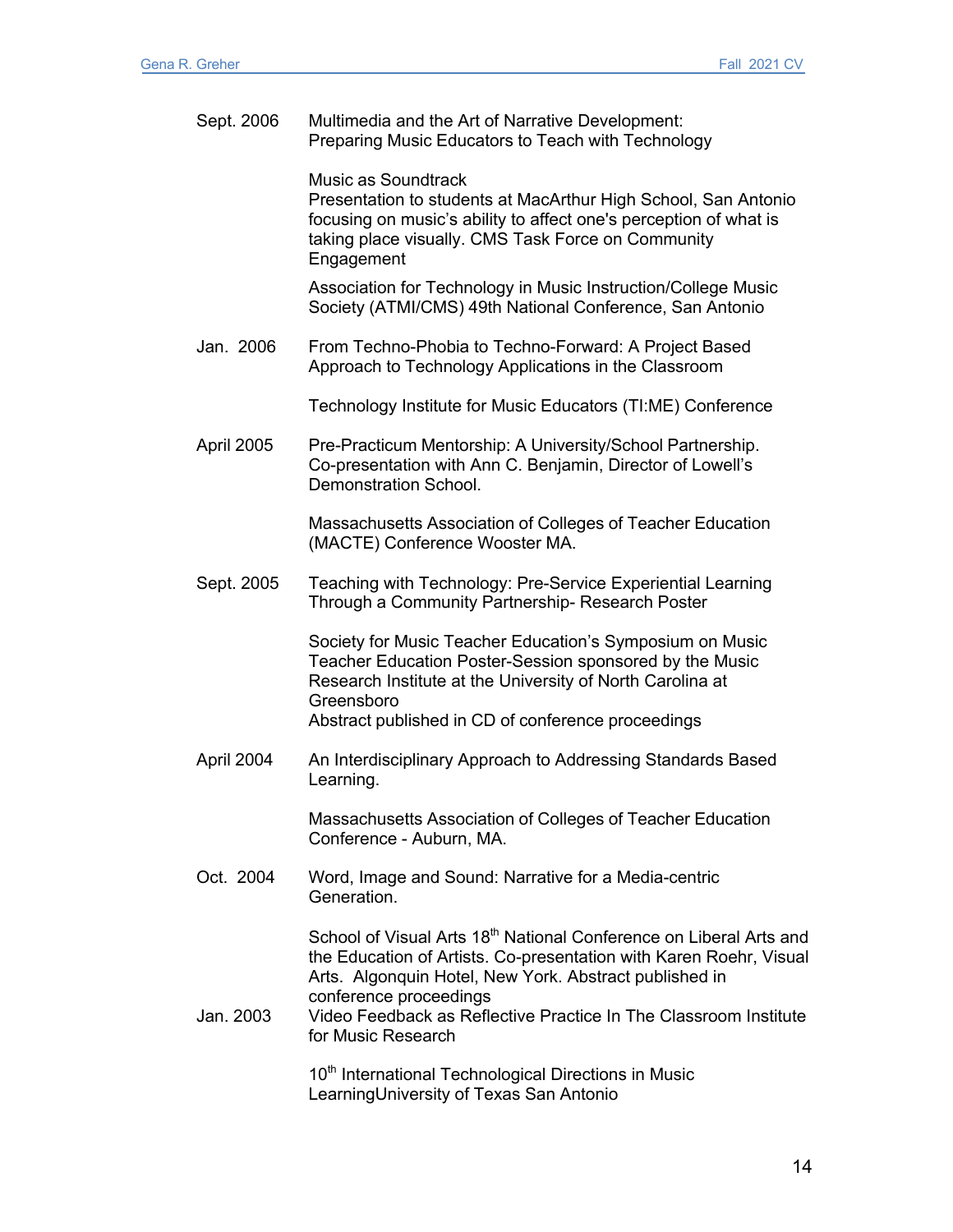April 2002 Terms of Engagement: Music, Media and Middle School Poster Session

> MENC National Conference, Nashville Tennessee Abstract published in Conference Proceedings

Jan. 2002 Music, Multimedia, and Middle School: Interactivity and Interaction.

> Institute for Music Research, 9<sup>th</sup> International Technological Directions in Music Learning, University of Texas San Antonio

#### **Invited Presentations & Workshops**

**May 2020 Considering Curriculum Design for Music Teacher Education in the Age of Covid-19** Session Presenter and Moderator with Patrick Schmidt, Western University, Ontario and David A. Williams, University of South Florida

### **MUSIC TEACHER EDUCATION IN THE AGE OF COVID-19-A Virtual Music Education Conference, University of Southern Maine – May 11, 2020**

- Feb 2017 Music Educator in Residence Conducted Undergraduate and Graduate workshops on Makey Makey Invention Lab and Teaching Music in Scratch University of Delaware, Feb 27-March 3
- March 2016 Invited presenter for Ken Zolot's Founder's Journey Class on Music Learning Devices at MIT.
- April 2015 Performamatics: Where Music and Computing Cross Workshop with Jesse Heines for Middle School students and their parents Cambridge Science Fair, April 22 at the Cambridge Public Library
- April 2011 Massachusetts Northeast District General Music Festival Workshop leader for Middle School Session in world music April 30, UMass Lowell
- April 2009 CMENC Workshop-SoundThinking A workshop for the regional Music Education Student Organization on the projects and focus on this interdisciplinary General Education course linking Digital Audio to Computer **Science**
- Jan 2009 Malden Schools- Global Music: Exploring the Interdisciplinary Connections- Hired by District Supervisor to run a Professional Development workshop for their music teachers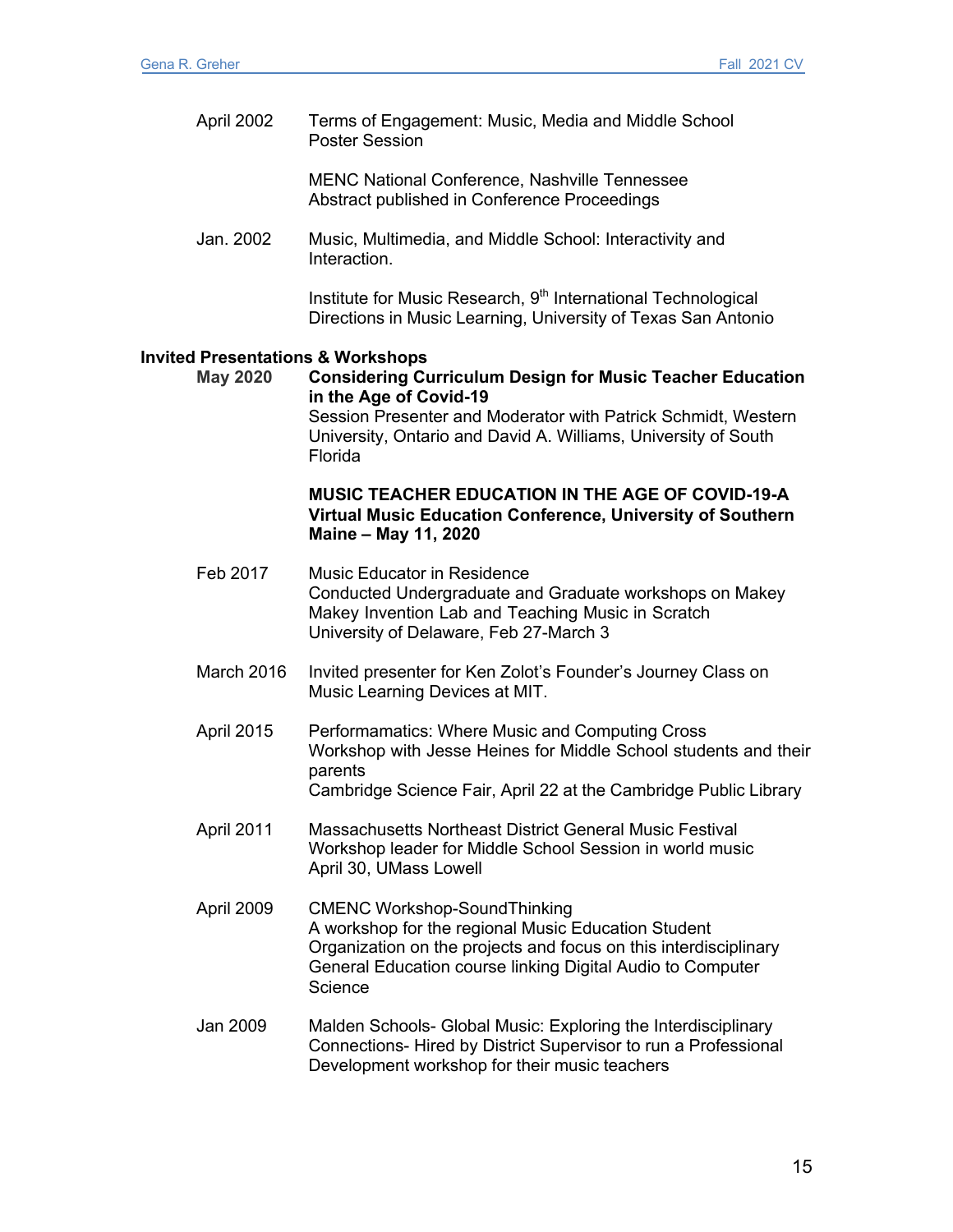| March 2008        | Wellesley Schools - An Inquiry Based Approach to Teaching and<br>Learning. Hired by District Supervisor to run a Professional<br>Development workshop for their music teachers on curriculum<br>development in music                                                                                                                                                                                                                                                           |
|-------------------|--------------------------------------------------------------------------------------------------------------------------------------------------------------------------------------------------------------------------------------------------------------------------------------------------------------------------------------------------------------------------------------------------------------------------------------------------------------------------------|
| March 2007        | Technology Applications in the Classroom: It's All About the<br>Context! This highlights the importance of working in a project<br>based environment for training music education majors about<br>interdisciplinary strategies to incorporate in their own classrooms<br>Massachusetts Music Educators Association All-State Conference<br>Boston, MA.                                                                                                                         |
| <b>June 2006</b>  | Toward Tanglewood II: Music as a Person Centered Process<br>Teachers College Columbia University, N.Y.<br>"Technology as a Person Centered Process: A Contextual<br>Framework for Music Education" - An examination of the role<br>technology has played in shaping educational practice.<br>One of eight satellite symposia working on various educational<br>issues in advance of the Tanglewood Symposium II, taking place<br>on its 40 <sup>th</sup> anniversary July 2007 |
| April 2006        | Society for Music Teacher Education (SMTE)<br>Special Action Group Report- Pre-Conference session<br>"School University Partnerships" - presentation of research with<br>Suzanne Burton, University of Delaware                                                                                                                                                                                                                                                                |
| March 2006        | A Pre-Service Mentorship as Experiential Learning Lab<br>Session will explore a year long pilot mentorship between the<br><b>UMass Lowell Demonstration School and the UMass Lowell Music</b><br>Education program, the lessons learned, the benefits and the<br>pitfalls. Massachusetts Music Educators Association All-State<br>Conference - Boston, MA.                                                                                                                     |
| <b>March 2005</b> | Music, Literacy and Learning Standards: Exploring the<br>Connections. Massachusetts Music Educators Association All-<br><b>State Conference</b><br>Boston, MA.                                                                                                                                                                                                                                                                                                                 |

- March 2005 UMass Lowell String Project Presentation with Kay G. Roberts American String Teachers Association National Conference, *Strings Alive in 2005* Reno,NV.
- March 2004 World Music as Communal Music Making and Creation Myths: A Multicultural Approach to Arts Integration Massachusetts Music Educators Association All-State Conference Danvers, MA.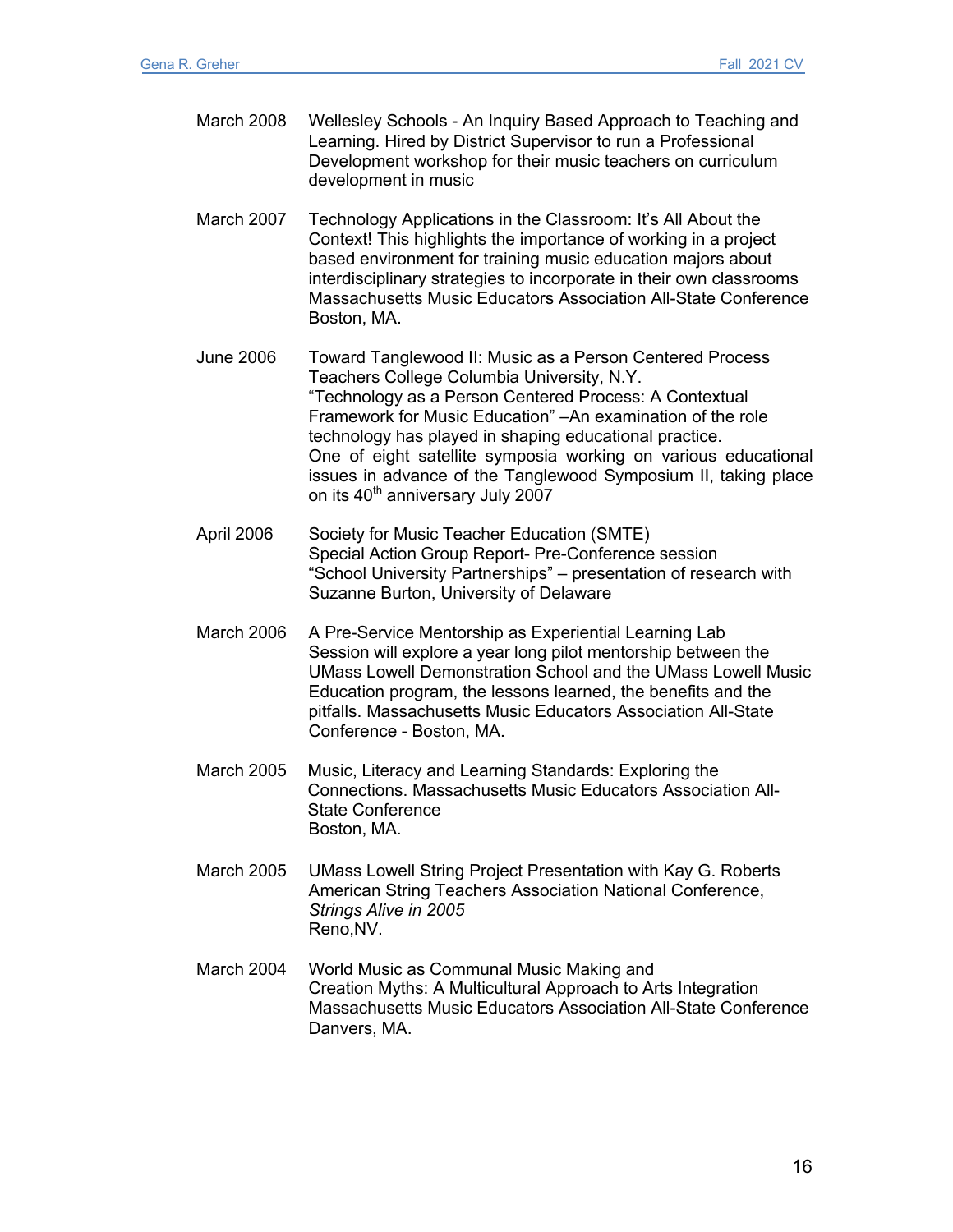| <b>March 2003</b> | Celluloid Illusions and the Magic of Music: Creating Analytical<br>Listeners in Middle School."<br>Workshop Presenter - Massachusetts Music Educators<br><b>Association All-State Conference</b><br>Danvers, MA.                                                               |
|-------------------|--------------------------------------------------------------------------------------------------------------------------------------------------------------------------------------------------------------------------------------------------------------------------------|
| Sept. 2003        | <b>MCMENC Opening Session at UML</b><br>Workshop Presenter for Regional Collegiate Chapter of MENC,<br>the National Association of Music Educators.                                                                                                                            |
| May 2003          | Very Special Arts Fair, NYC<br>Hands-on music-making workshops for a variety of special needs<br>students throughout the day in conjunction with NYC School<br>District 75.                                                                                                    |
| May 2000          | Very Special Arts Fair<br>Coordinator of an interactive children's concert, given by "Spirit" in<br>collaboration with the Creative Arts Laboratory at Teachers<br>College, Columbia University for students in District 75, NYC                                               |
| March 2013        | Professional Development Workshop Presenter and/or Organizer<br>Composition in the Classroom - Professional Development<br>Workshop for Lowell Music Teachers featuring Janice Smith &<br>Michele Kaschub editors of Composing Our Future by Oxford<br><b>University Press</b> |
| Nov 2010          | Harlem String Quartet - UMass Lowell String Project 10th<br>Anniversary Celebration Workshop. A workshop for String Project                                                                                                                                                    |

Nov 2009 Jeanne Bamberger Symposium on Musical Intuition A 3-day symposium featuring key-note address by Jeanne Bamberger, presentations to students, panel presentations, concerts, student and teacher workshops

students, UML students, and local music teachers.

- March 2006 Crossing Over: Explorations in Cross-Cultural Musical Improvisation with Jesus Eduardo Florido Presenter and organizer of a two day workshop geared to Lowell area Music Teachers, UML Music Education students and String Project Participants
- Feb 2006 Becoming TechnoForward In The Music Classroom Presenter and organizer of all day hands-on workshop for Lowell area Music Teachers with presentations from Chuck Johnson, Mindware Music and Wayne Splettstoeszer, Connecticut music educator of the year.
- April 2005 World Music Workshop at UMass Lowell, Workshop Presenter and organizer of all day workshop for Lowell area Music Teachers in the music of India and South Africa and the connections into the classroom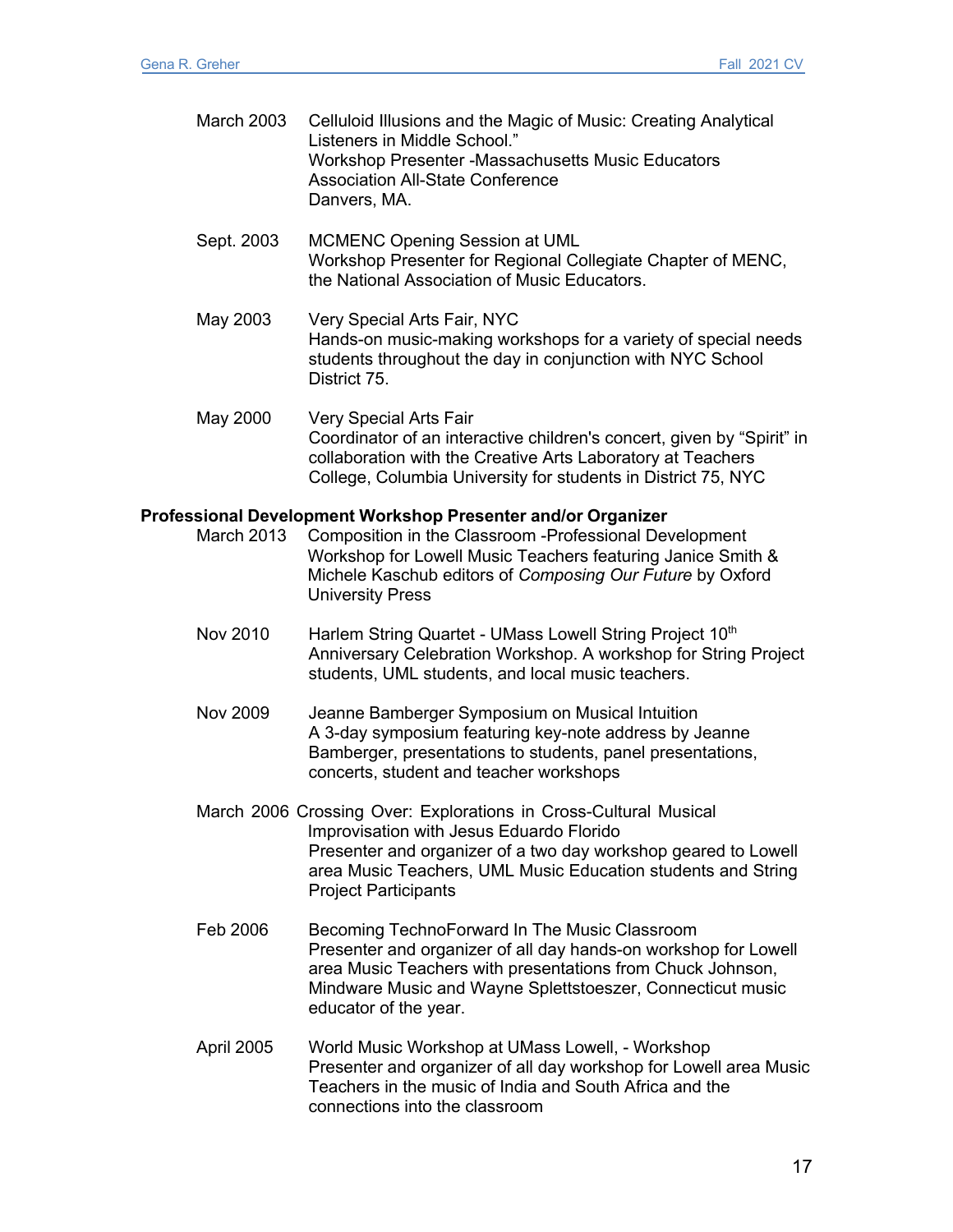| 2000-01     | Creative Arts Laboratory (CAL), Teachers College<br>Workshop Presenter for Special Needs District 75 teachers and<br><b>Assistant principals</b>                                                                 |
|-------------|------------------------------------------------------------------------------------------------------------------------------------------------------------------------------------------------------------------|
| $99-2000$   | Creative Arts Laboratory, Teachers College<br>Presented and organized a series of Professional Development<br>workshops that were given in Queens and Brooklyn for<br>participating teachers in the CAL program. |
| Aug. 1999   | District 75 Administrators - PS177Q<br>Presented a Hands-on workshop for principals and assistant<br>principals, linking music to literacy.                                                                      |
| May '99-'02 | Carnegie Hall Weill Institute at the High School of Economics and<br>Finance<br>Presenter of student workshops in "Music as Soundtrack-Classical<br>Music in Film" once every fall and spring for 4 years        |
| Dec. 1999   | <b>New York City Hospital Schools</b><br>Organized and presented hands-on professional development<br>workshops for hospital teachers linking music to literacy.                                                 |
| Nov. 1999   | <b>PS 224Q</b><br>Organizer and Presenter for hands-on workshops for 150 District<br>75 teachers linking literacy to movement and music.                                                                         |
| Sept. 1999  | <b>New York City Hospital Schools</b><br>Organized and Presented hands-on professional development<br>workshops for hospital teachers linking music to literacy.                                                 |
| Nov. 1997   | Joan of Arc Middle School - Manhattan,<br>CAL workshop for the school's teachers on developing<br>interdisciplinary ideas and strategies for integrating the arts                                                |

### **Current Professional Memberships**

National Association of Music Educators (MENC) 1994 to present Society of Music Teacher Education (SMTE) 2005 to present International Society for Music Education (ISME) 2003 to present College Music Society (CMS) 2000-Present Association for Technology in Music Instruction (ATMI) 2006 to present Kappa Delta Pi- Educational Honor Society – 1999 to present American Federation of Musicians (AFofM) 1970 to present

### **Professional Honors and Awards**

| 2014 | Nancy Donahue Endowed Professor of the Arts                             |
|------|-------------------------------------------------------------------------|
| 2014 | Transformational Education Award - Innovative Uses of<br>Technology     |
| 2013 | UMass Lowell Innovation in Teaching Award for Interdisciplinary<br>Work |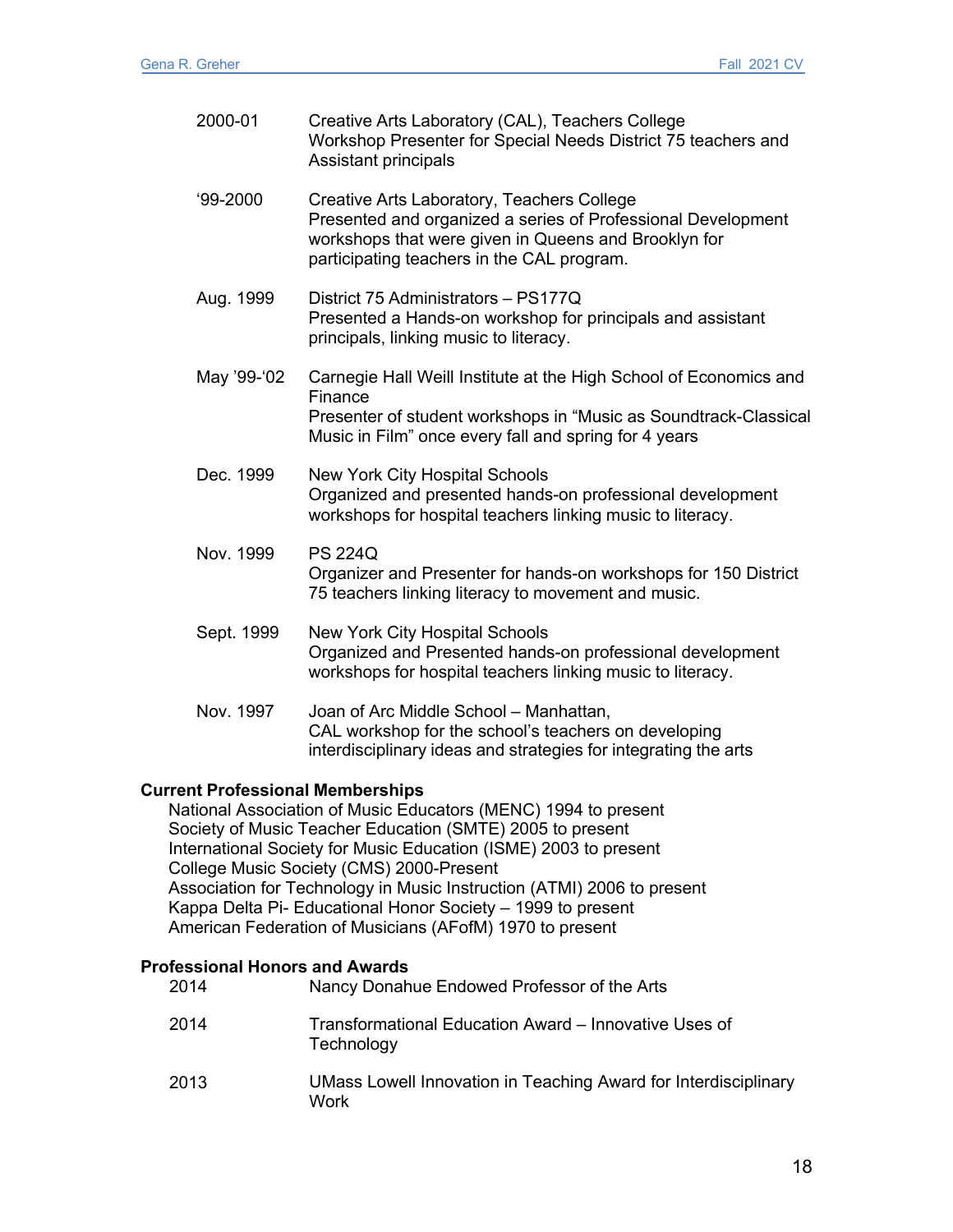| 2013                                                                                                                     | <b>UMass Lowell Service Learning Award</b>                                                                                                                           |  |
|--------------------------------------------------------------------------------------------------------------------------|----------------------------------------------------------------------------------------------------------------------------------------------------------------------|--|
| 2008                                                                                                                     | <b>UMass Lowell Teacher Recognition Award</b>                                                                                                                        |  |
| 2007                                                                                                                     | Who's Who in American Women                                                                                                                                          |  |
| 2006                                                                                                                     | UMass Lowell Student Chapter of the Year - MENC                                                                                                                      |  |
|                                                                                                                          | National Award for Excellence – Awarded to our collegiate chapter<br>by MENC                                                                                         |  |
| 2005                                                                                                                     | Honorable Mention - UMass Assessment of Student Learning with<br>Technology Award.                                                                                   |  |
| 2004                                                                                                                     | U.S. Department of Education Citation<br>UML String Project Performance at the No Child Left Behind<br>Teacher To Teacher Summer Conference, Boston, MA              |  |
| 2004                                                                                                                     | <b>Outstanding Faculty Advisor - UMass Lowell</b>                                                                                                                    |  |
| 2004                                                                                                                     | MENC award for Outstanding Growth for a collegiate chapter                                                                                                           |  |
| 2003                                                                                                                     | UMass Lowell Student Chapter of the Year - MENC                                                                                                                      |  |
| 1999                                                                                                                     | Elihu Rose Fellowship- Teachers College Columbia University                                                                                                          |  |
| 1999                                                                                                                     | Kappa Delta Pi - International Honor Society In Education                                                                                                            |  |
| 1990                                                                                                                     | Who's Who in Entertainment                                                                                                                                           |  |
| 1978-91                                                                                                                  | Winner of CLIO awards, ONE SHOW GOLDEN PENCIL, ART<br>DIRECTOR'S CLUB, BIG APPLE RADIO AWARDS, MOBIUS,<br>ADDY, ANDY, CEBA, INTERNATIONAL RADIO FESTIVAL and<br>IBA. |  |
| <b>Non-Teaching Activities</b><br>2018-20<br><b>President, Association for Technology in Music Instruction</b><br>(ATMI) |                                                                                                                                                                      |  |
| 2020                                                                                                                     | Adhoc reviewer for International Journal of Music Education                                                                                                          |  |
| 2019                                                                                                                     | Ad Hoc Reviewer for Journal of Popular Music                                                                                                                         |  |
|                                                                                                                          | Ad Hoc Reviewer for British Journal of Educational<br><b>Technology</b>                                                                                              |  |
| 2017-19                                                                                                                  | <b>CMS</b> - Professional Development Committee                                                                                                                      |  |
| 2017-18                                                                                                                  | College Music Symposium Editorial Board, Instructional<br><b>Technologies and Methodologies</b>                                                                      |  |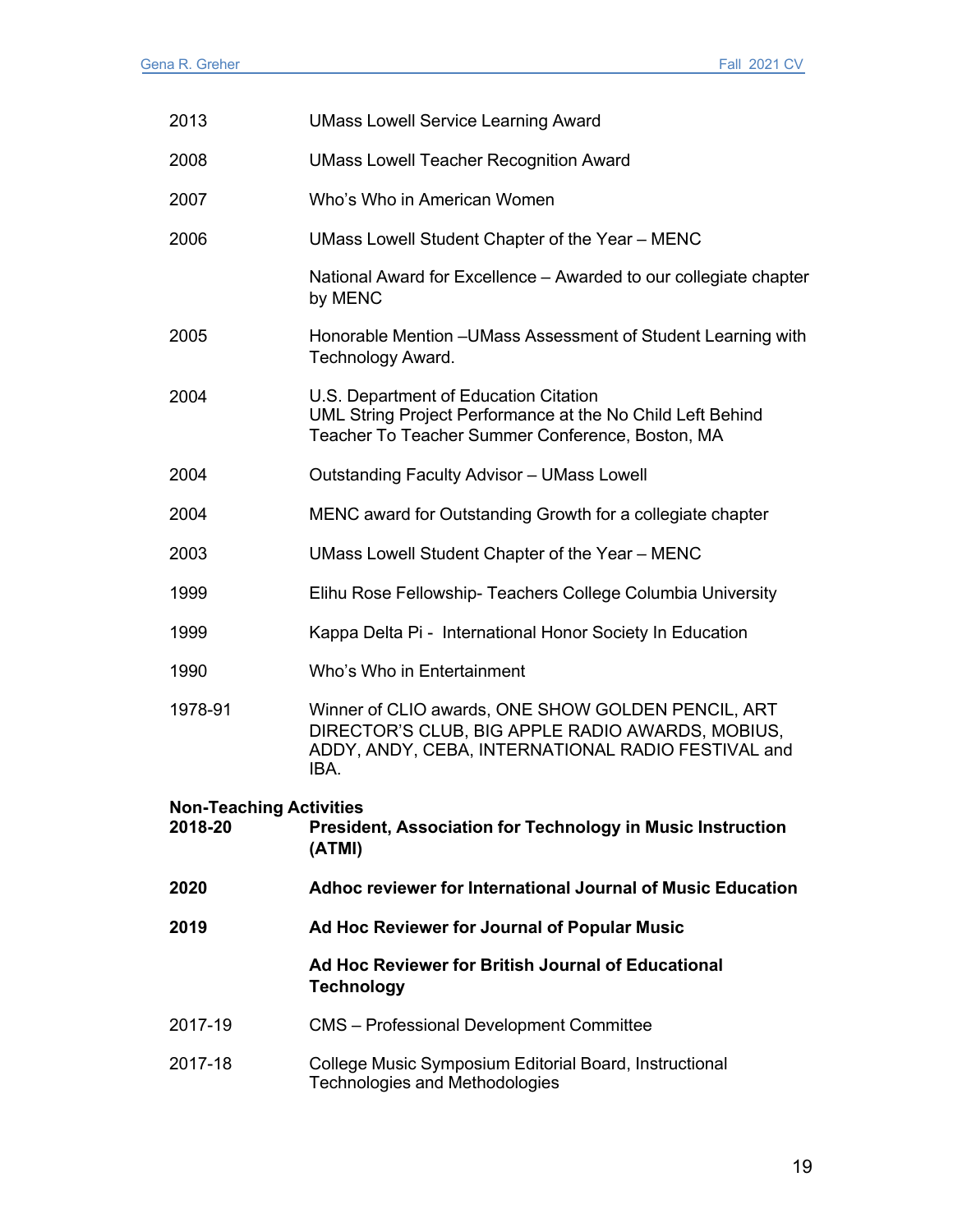| 2016               | <b>Adhoc Reviewer for NSF</b>                                                                                                                                                                                                                                  |
|--------------------|----------------------------------------------------------------------------------------------------------------------------------------------------------------------------------------------------------------------------------------------------------------|
| 2016-present       | Reviewer of Music technology text for Oxford University Press                                                                                                                                                                                                  |
| 2016               | <b>Oxford University Press Music Education Blog Contributor</b>                                                                                                                                                                                                |
| 2014               | <b>Oxford University Press Music Education Blog Contributor</b>                                                                                                                                                                                                |
| 2011-14            | Vice President- ATMI, Association for Technology in Music<br>Instruction                                                                                                                                                                                       |
| 2011/13            | <b>ATMI Program Committee Chair and</b><br><b>CMS Conference Committee Member</b>                                                                                                                                                                              |
| 2012-              | Reviewer of music technology texts for Routledge                                                                                                                                                                                                               |
| 2011-2013          | SMTE Facilitator for School University Partnership ASPA (Areas<br>for Strategic Planning and Action)                                                                                                                                                           |
| 2010/11<br>2010/11 | Eastern Regional MENC Collegiate Chair<br><b>CMS International Conference Committee Member - Korea</b>                                                                                                                                                         |
| 2009/10            | <b>ATMI Conference Committee Member</b>                                                                                                                                                                                                                        |
| 2008-Present       | <b>Editorial Review Board Visions of Research in Music Education</b><br>Visions of Research in Music Education is a fully refereed critical<br>journal appearing exclusively on the Internet.                                                                  |
| 2008               | Document Reviewer for Mass. DOE- UMass Amherst<br>Music Teacher Licensure program                                                                                                                                                                              |
| 2007               | <b>ATMI Conference Committee Member</b>                                                                                                                                                                                                                        |
| 2007               | Document Reviewer for Mass. DOE-Bridgewater State College<br>Music Teacher Licensure program                                                                                                                                                                   |
| 2006               | <b>UMASS Lowell/Lawrence partnership</b><br>Steering committee to develop a collaboration between Lawrence<br>High School for the Performing and Fine Arts and UMass Lowell.<br>Involves developing an interdisciplinary curriculum and student<br>internships |
| 2004               | Consulting - Teachers College Columbia University<br>Supervising students completing their student teaching in MA                                                                                                                                              |
| 2004               | The Special Music School at Kaufman Center (NYC),<br>Facilitator of roundtable discussion regarding twice yearly<br>performance evaluations including submission of an evaluation<br>report proposing recommendations                                          |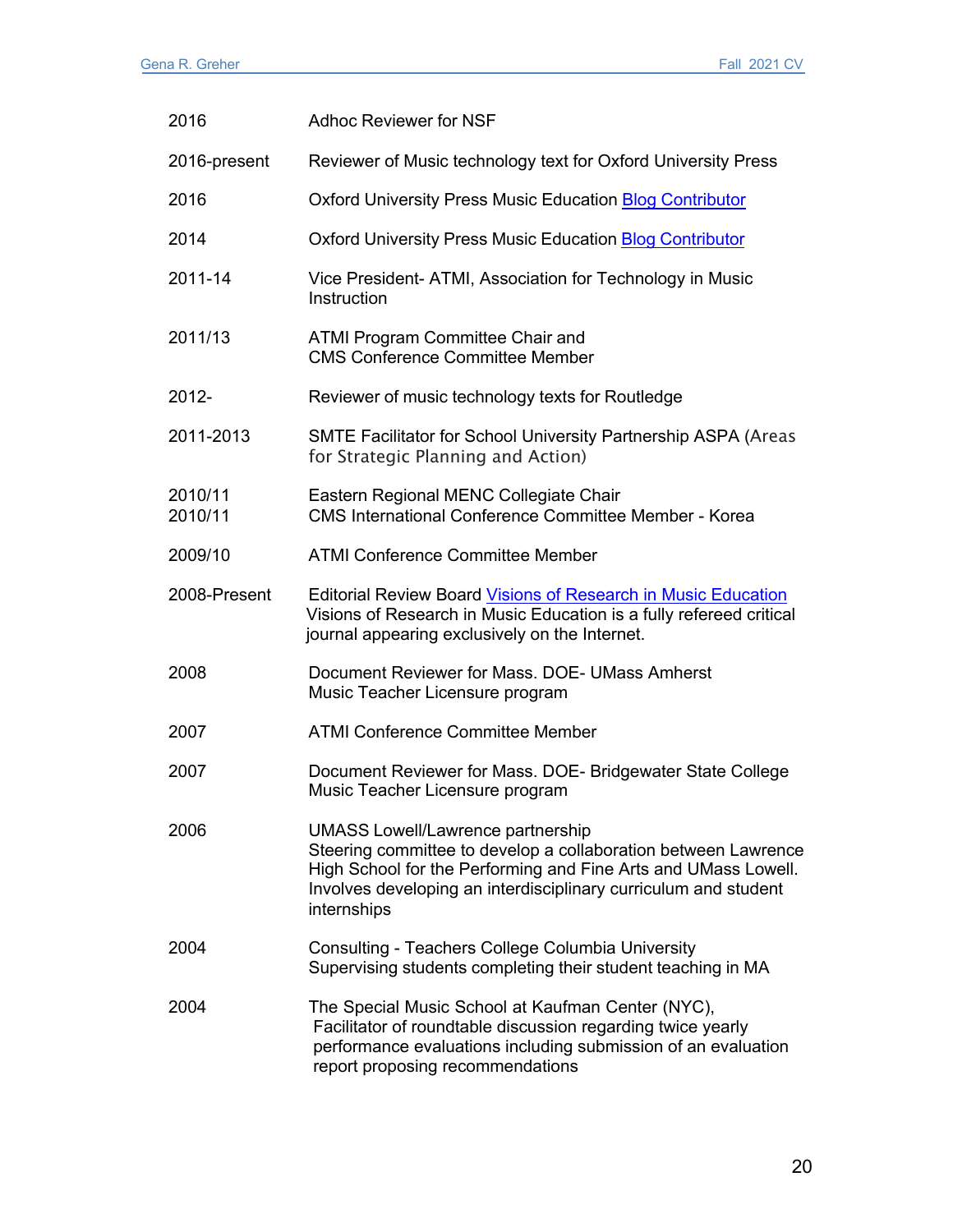| 2004                                                     | The Dalton School (NYC), Music Program Evaluation<br>Member of three person evaluation team that met with<br>administrators and faculty, observed classes and submitted<br>evaluation and proposal of recommendations                                                                                                                                                                                         |
|----------------------------------------------------------|---------------------------------------------------------------------------------------------------------------------------------------------------------------------------------------------------------------------------------------------------------------------------------------------------------------------------------------------------------------------------------------------------------------|
| 2004                                                     | Keck Foundation, Outside Grant Evaluator<br>Served as an outside evaluator for an interdisciplinary technology<br>grant worth \$650,000 for a west coast liberal arts college                                                                                                                                                                                                                                 |
| 2002                                                     | <b>NICK JR./MTV Networks</b><br>Arts Education consultant for the pilot of a new pre-school<br>television show.                                                                                                                                                                                                                                                                                               |
| 1999-2002                                                | Project Associate Creative Arts Laboratory,<br>Teachers College, Columbia University<br>Coordinate workshops and Teaching Artist/Mentors with Schools.<br>Gave presentations and hands-on workshops to school<br>administrators. Responsibilities included working with Dr. Lenore<br>Pogonowski, Project Director, on budgeting, grant writing for the<br>project and developing a Web site for the project. |
| 1999                                                     | <b>Creative Arts Laboratory Web-Site</b><br>Interactive Database Web Design -Supervisor and programmer                                                                                                                                                                                                                                                                                                        |
| 1998                                                     | Creative Arts Laboratory Promotional Video Presentation<br>Producer/editor                                                                                                                                                                                                                                                                                                                                    |
| 1997                                                     | Creator and designer of a pilot software application for Middle<br><b>School General Music</b><br>Picture This! © 1997: An interactive listening environment for<br>middle school general music                                                                                                                                                                                                               |
| <b>RESEARCH</b><br><b>Grants &amp; Contracts</b><br>2021 | Pedagogy Mini Grant for Hybrid Teaching - \$1,000<br>Part of a research cohort at UMass Lowell to explore options for<br>teaching a specific course with the goal of helping to develop best<br>practices for hybrid teaching.                                                                                                                                                                                |
| 2019                                                     | Lowell Cultural Council - Music, Acceptance and Well Being -<br>\$2,040<br>The goal is to bring the Me/2 orchestra (https://me2orchestra.org)<br>founders along with some members to campus for workshops and<br>panels, as well as a coaching session with the UMass Lowell<br>String Project students.                                                                                                      |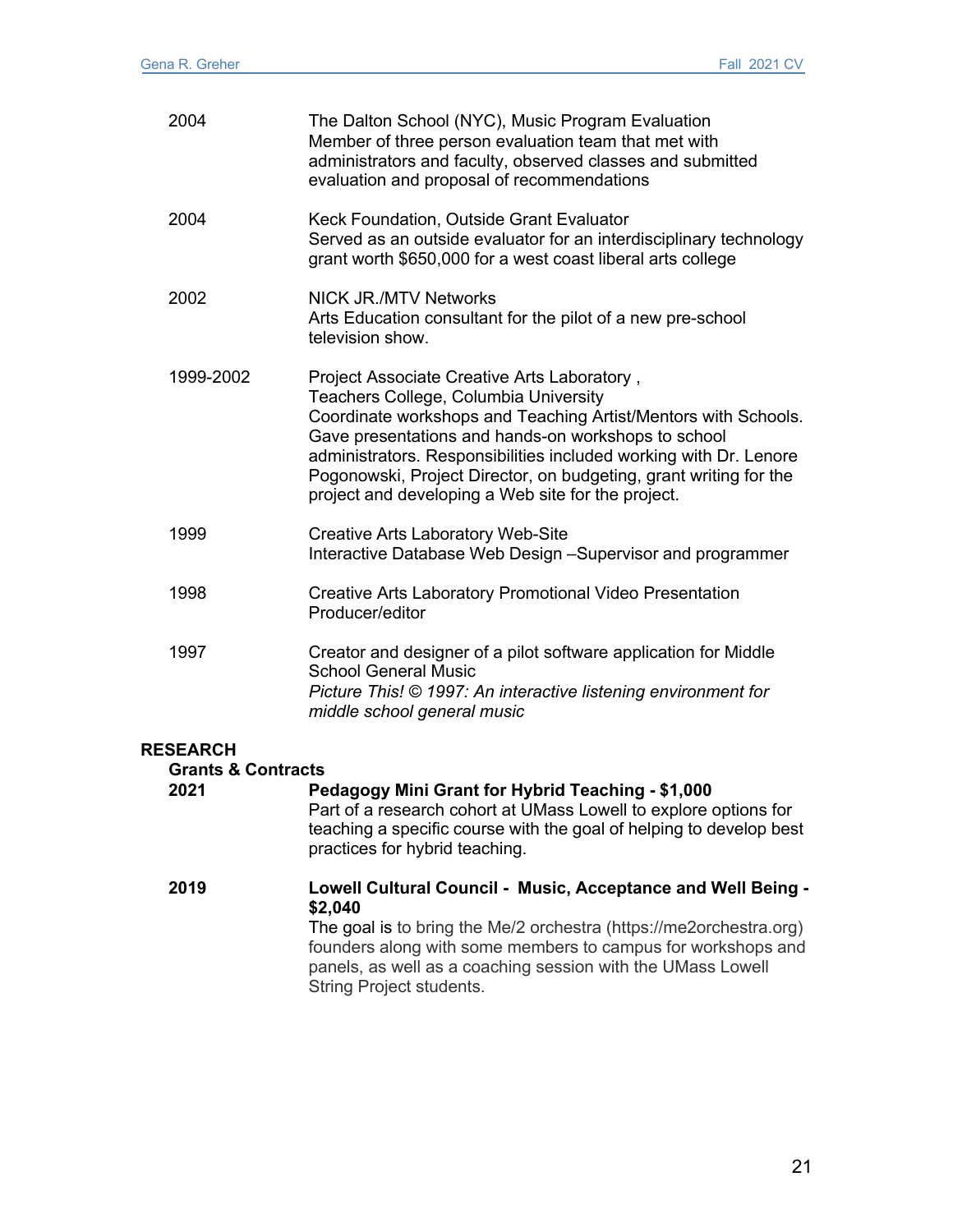| 2017         | <b>UMass Lowell Transformational Education Initiative Mini-Grant -</b><br>\$2,000<br>A service-learning project as part of a new music pedagogy class,<br>Progressive Performance and Production that is focused on<br>informal participatory music making practices both in schools and<br>community settings.                                                                                                                                                                                |
|--------------|------------------------------------------------------------------------------------------------------------------------------------------------------------------------------------------------------------------------------------------------------------------------------------------------------------------------------------------------------------------------------------------------------------------------------------------------------------------------------------------------|
| 2015         | UNESCO/Herbie Hancock Institute of Jazz - Music, Math and<br>Intuitive Pathways to Understanding and Learning - \$12,025<br>This project is a contribution to the Math Science and Music Web<br>Initiative and builds on Jeanne Bamberger's work on rhythm, ratio,<br>proportion, fractions and common multiples within her software<br>program Impromptu. Our project Making Music Count draws<br>developing students' initially implicit knowledge of music and its<br>inherent mathematics. |
| 2014         | <b>UMass President's Creative Economy Initiatives Fund-</b><br>\$40,000. Discovering Cultural Identity and Self Identity: Creating<br>Spaces for Cambodian-American Adolescents to explore their<br>Cultural and Artistic Heritage. Co-PI with Alan Williams, Music<br><b>Business</b>                                                                                                                                                                                                         |
| 2013<br>2011 | Service Learning Mini Grant- \$1,000 Musical Outreach Project for<br>MaKey MaKey Invention Kit and Melody Morph Music App<br>National Science Foundation TUES Type II #0722161:<br>Computational Thinking Through Computing and Music -<br>\$449,995 - One of two Co-PI's with Jesse Heines, PI Computer<br><b>Science Department</b>                                                                                                                                                          |
| 2011         | Healey Seed Grant \$9,988 - "Music Technology Partnerships: Is<br>There an App for That"- An investigation of iPads in the Music<br>Classroom.                                                                                                                                                                                                                                                                                                                                                 |
| 2009         | RET Supplemental Grant - Research Experience for<br><b>Teachers</b><br>(RET) to our CPATH grant. - Heines (PI) Award 0722161                                                                                                                                                                                                                                                                                                                                                                   |
| 2007         | Healey Grant \$4,800 - SoundScapes<br>Healey Public Service Grant -\$5,000 - UML String Project                                                                                                                                                                                                                                                                                                                                                                                                |
| 2007         | National Science Foundation CPATH CB DUE #1118435<br>Performamatics: Connecting Computer Science to the Performing,<br>Fine, and Design Arts - \$368,162.00<br>One of five Co- Principal Investigators with Jesse Heines, PI<br>Computer Science Department - In this project we propose the<br>development of Performamatics, a specialty track that integrates<br>computing with the performing, fine, and design arts.                                                                      |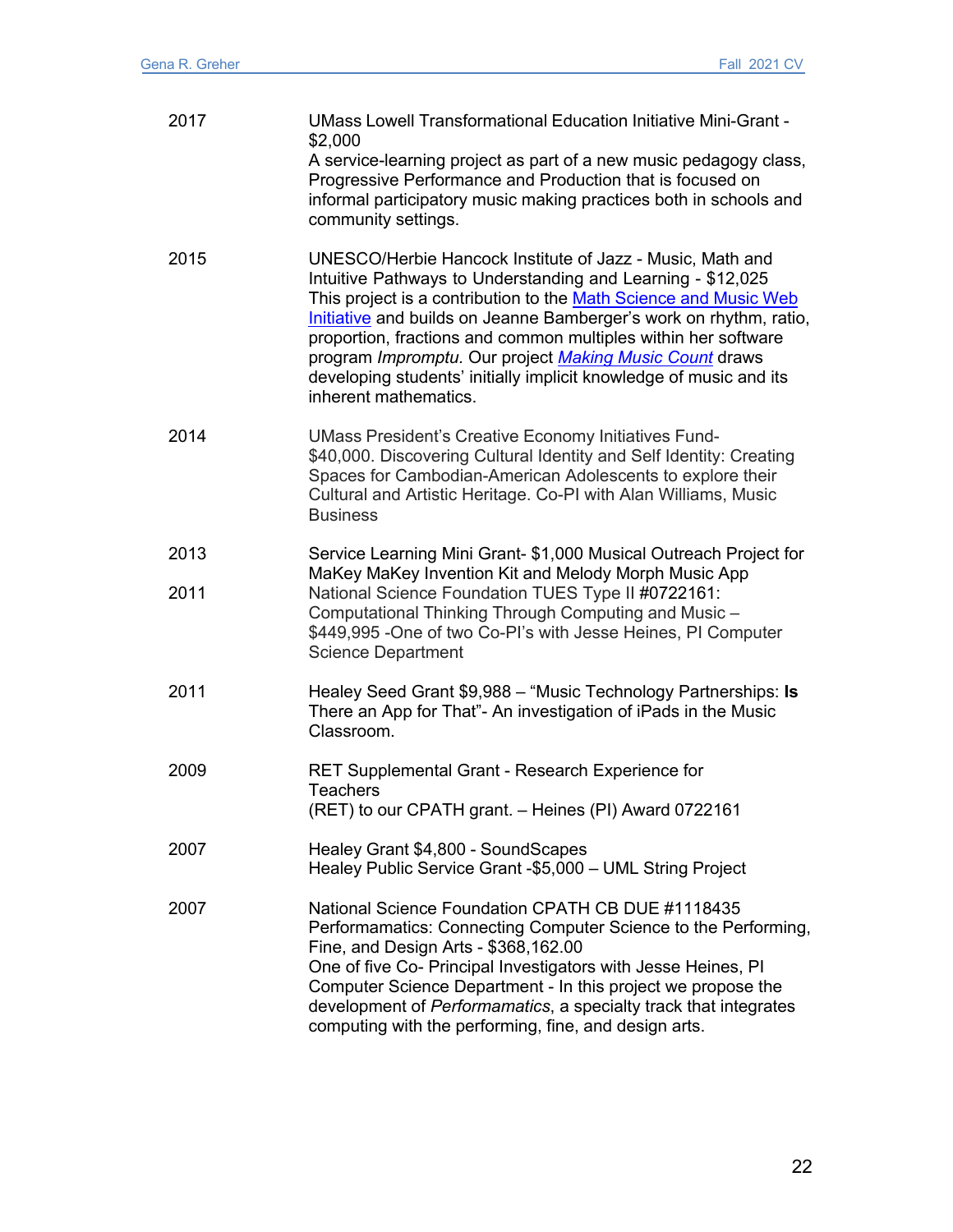|      | UML Diversity Initiative Funds - Tango with Ben Bogart y los<br>Gatos Azules. - \$500-Co-Sponsor with Paula Telesco<br>Tango workshop for string project participants and performance<br>for UML community.                                                                                                                                                                                                                                                |
|------|------------------------------------------------------------------------------------------------------------------------------------------------------------------------------------------------------------------------------------------------------------------------------------------------------------------------------------------------------------------------------------------------------------------------------------------------------------|
|      | UML Diversity Initiative Funds - Cultural Social Events and<br>Exchange: Sitar and Tabla Instrumental Performance -Indrajeet<br>Banerjee & Gauri Shankar- \$750 - Co-Sponsor with Supriya Lahiri<br>and Alan Williams<br>Performance demonstration and concert for Lowell High School<br>Students and an afternoon recital hour demonstration and evening<br>concert in Durgin Concert Hall                                                                |
| 2006 | Professional Development Grant in Instructional Technology<br>University of Massachusetts<br>The Virtual Listening Room - \$8,000 Principal Investigator<br>The award was jointly sponsored by the President's Office, the<br>campuses and the Information Technology Council.                                                                                                                                                                             |
|      | Summer Experiences in Greater Lowell Initiative 2006 sponsored<br>by United Way of Merrimack Valley-\$4,000<br>Grant in support of the UMass Lowell String Project Summer<br>program – Co-principal investigator with Dr. Kay G. Roberts                                                                                                                                                                                                                   |
| 2005 | Council on Diversity and Pluralism Seed Grant-\$3,000<br>Principal Investigator. Development of professional development<br>workshops for Lowell area music teachers in developing strategies<br>for teaching World Music.                                                                                                                                                                                                                                 |
| 2004 | CFCI grant. Co-Principal Investigator with Ann Benjamin of the<br>Lowell Demonstration School-\$8,500<br>This project explores the relationships between technology and<br>music to create an interdisciplinary approach for developing<br>literacy skills. UML Music Studies students would work with<br>Demonstration School students to teach musical concepts,<br>technology applications and storytelling through a variety of<br>multimedia projects |
| 2004 | Council on Diversity and Pluralism Seed grant-\$3,000 Principal<br>investigator for the development of professional development<br>workshops for Lowell area music teachers in developing strategies<br>for teaching World Music.                                                                                                                                                                                                                          |
| 2003 | Professional Development Grant in Instructional Technology for<br>Academic Development for Licensure Preparation Web Site for<br>the Massachusetts Educator Certification Tests in Music-\$10,000.<br>Principal Investigator - The award was jointly sponsored by the<br>President's Office, the campuses and the Information Technology<br>Council.                                                                                                       |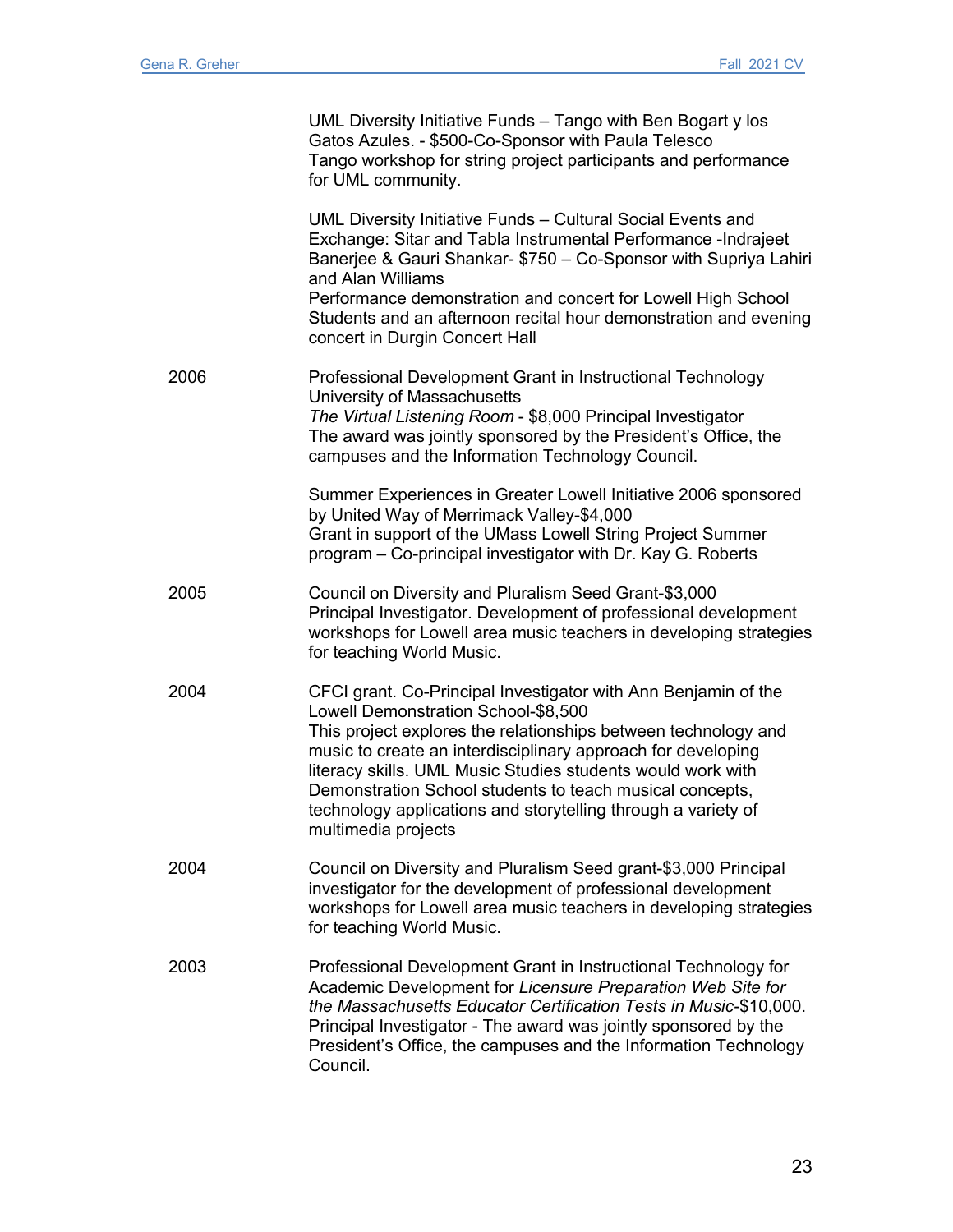| 2003    | Council on Diversity and Pluralism Seed grant-\$1,500 Principal<br>Investigator to oversee a group of Music Studies Juniors, Seniors<br>and Grad students who will work with Lowell area String Project<br>participants to explore their cultural heritage through the music of<br>the students' various cultures.           |
|---------|------------------------------------------------------------------------------------------------------------------------------------------------------------------------------------------------------------------------------------------------------------------------------------------------------------------------------|
| 2001-04 | Procured two 3-year contracts for the Creative Arts Laboratory at<br>Teachers College with the New York City Board of Education-<br>\$260,000 & \$220,000 per year. Co-Investigator with Lenore<br>Pogonowski Professional Development grant for Project Arts and<br>for Professional Development in Multicultural Education |
| 1999    | Phillip Morris for the Creative Arts Laboratory-\$10,000<br>Co-Investigator with Lenore Pogonowski, Project Director                                                                                                                                                                                                         |

### **Academic & Professional Publications**

**Refereed Publications, Books & Book Chapters: Book**

**Gena R. Greher & Suzanne L. Burton (2021**) *Creative Music Making at Your Fingertips***:** *A Mobile Technology Guide for Music Educators,* New York/Oxford University Press

Greher, G.R. & Heines, J. M. (April 2014) *Computational Thinking in Sound: Teaching the Art and Science of Music and Technology,* New York/Oxford University Press

### **Book Chapters (Peer Reviewed)**

**Greher, G.R. (In Process) The Role of Technology in Learning to Compose.** Michele Kaschub (Ed.) *Oxford Handbook of Music Composition Pedagogy.* Oxford University Press

**Greher, G.R. (2021) Music Technology as an Intuitive and Inclusive** Pathway to Musical Thinking, Learning, and Doing. Lee Willingham (Ed.) *Community Music at the Boundaries,* WLU Press

**Greher, G.R. (2020) What a Wonderful World: Ear Training, Sequencing & Chunking Tunes in Scratch**. Adam Patrick Bell (Ed) *The Music Production Cookbook: Ready-Made Recipes for the Classroom*. Oxford University Press

Greher, G.R. (2017) Technology in Music Teacher Education and the Enigma of Invisibility. S. Alex Ruthmann & Roger Mantie (Eds) *Oxford Handbook of Technology and Music Education*, Oxford University Press

Greher, G.R. (2017) On Becoming Musical: Technology, Possibility and Transformation. (further perspective; a response to several author's chapters) S. Alex Ruthmann & Roger Mantie (Eds) *Oxford Handbook of Technology and Music Education*, Oxford University Press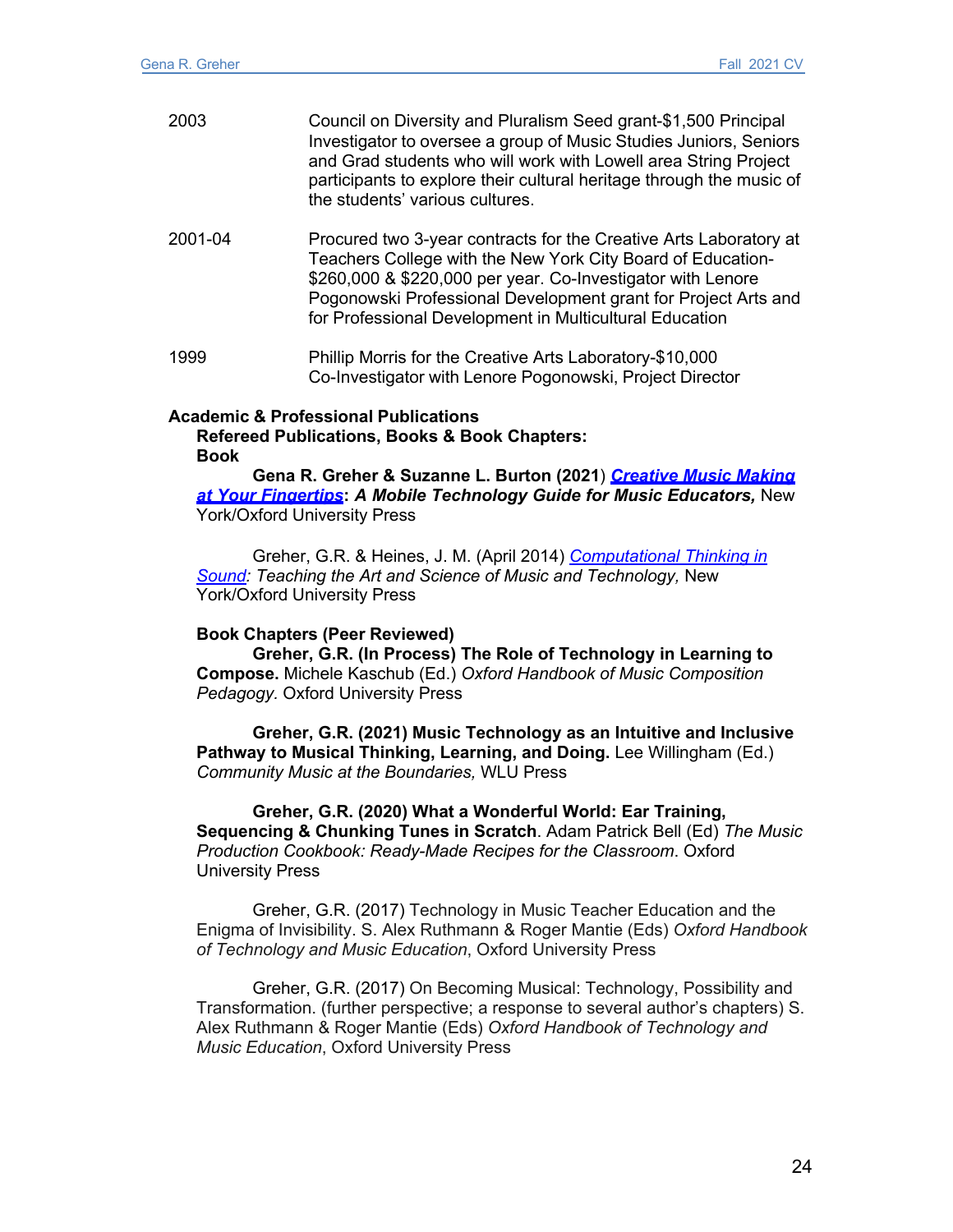Greher, G.R. (2017) Digital Music Composition In and Out of School Learning. Kylie Peppler (Ed) *The SAGE Encyclopedia of Out-of-School Learning*. SAGE Publications.

Greher, G.R. (2014) What If . . . ? A Curriculum in Support of Technology, Curiosity, and Play in Music Teacher Education. Michele Kaschub & Janice Smith (Eds.) *Promising Practices in 21stCentury Music Teacher Education,* Oxford University Press.

Greher, G.R. (2013) Creating School-University Partnerships To Enhance Learning. Michele Kaschub & Janice Smith (Eds.) *Composing Our Future*, Oxford University Press.

Greher, G.R. (2012). Informal, Intuitive, Interdisciplinary & Interactive: Middle School General Music with a Twist. In S. Burton (Ed.), *Engaging musical practices: A sourcebook for middle school general music. Lanham, MD: Rowman and Littlefield.*

Greher, G.R. (2012). Music education at the perpetual crossroads: A response to the effects of technology on music learning. In A. Palmer & A. DeQuadros (Eds.) *Tanglewood II: Summoning the future of music education*. Chicago: GIA.

Burton, S. L., & Greher, G. R. (2010). Research Meets Reality in SchoolUniversity Partnerships: An Analysis of Two Diverse School-University Collaborations. In M. Schmidt (Ed.), *Collaborative action for change: Selected proceedings of the 2007 Symposium on Music Teacher Education*. Lanham, MD: Rowman & Littlefield.

### **Peer Reviewed Journal Publications: Guest Co-Editor/Author - Special Editions**

Greher, G.R. & Ruthmann, S.A. (2012) Curiosity, Creativity and Cognition: A Window Into Jeanne Bamberger's Work (Visions of Research in Music Education. Eds. Greher, G.R. & Ruthmann, S.A

Greher, G.R. & Ruthmann, S.A. (Nov 2012) On Chunking, Simples and Paradoxes: Why Jeanne Bamberger's Research Matters Visions of Research in Music Education. Eds. Greher, G.R. & Ruthmann, S.A.

Burton, S.L. & Greher, G.R., (2011) School-University Partnerships: Re-Envisioning Music Teacher Education Arts Education Policy Review (AEPR) Symposium on School University Partnerships.112, (3) Guest Eds. Burton, S.L., & Greher, G.R. Washington D.C.

Greher, G.R., (2011) Music Technology Partnerships: A Context for Music Teacher Preparation Arts Education Policy Review (AEPR) Symposium on School University Partnerships. 112, (3) Eds Burton, S.L., & Greher, G.R. Washington D.C.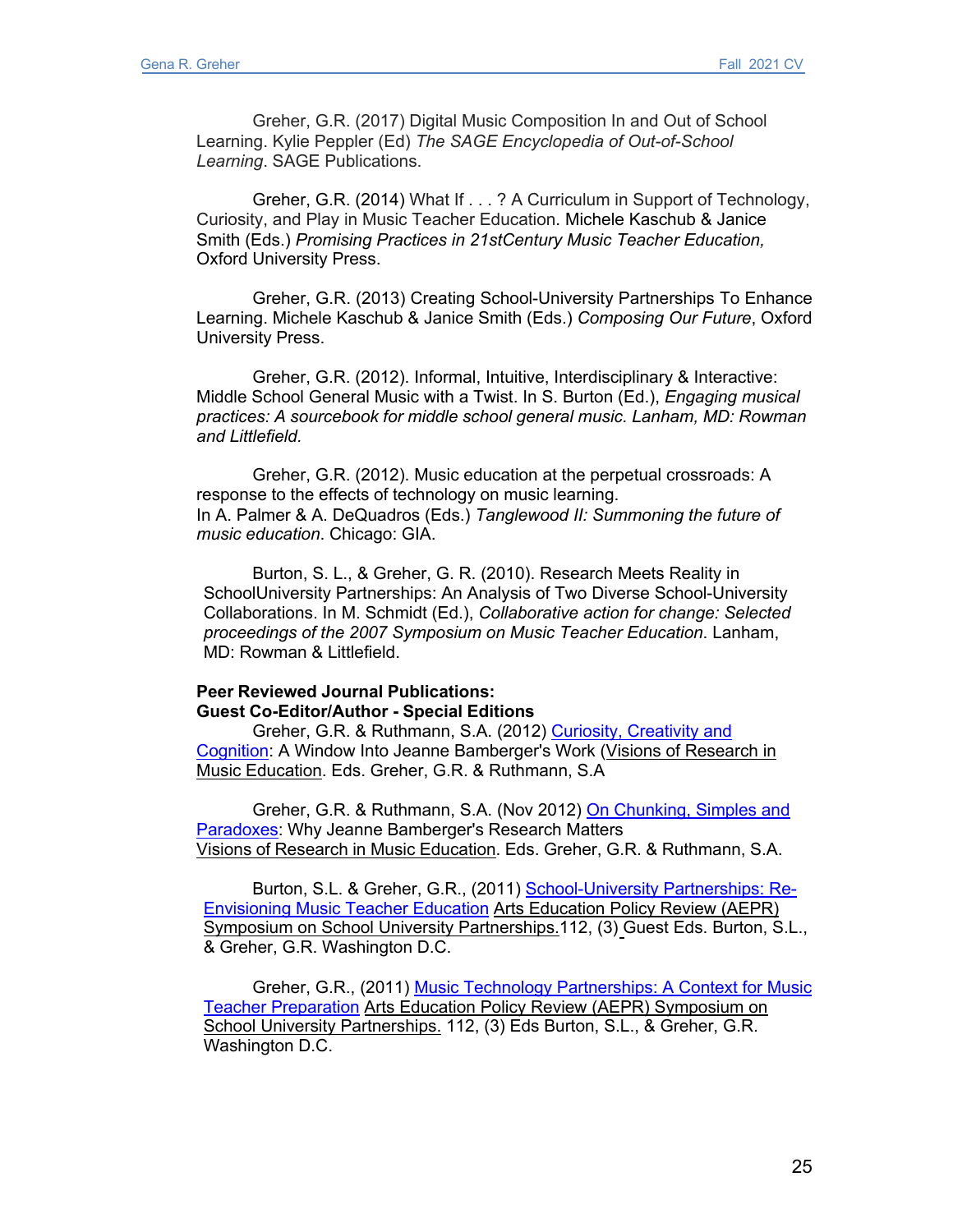#### **Peer-Reviewed Articles**

**Greher, G.R., Haughton, D., Hiser, J. Vaccaro, B. (2021) Virtual Piano Instruction for the College Learner.** Journal of the Association for Technology in Music Instruction Vol. 2 No 1

**Greher, G.R. (May 2020) Music & Well Being: Teaching Non-Traditional Music Learners with Compassion and Empathy.** Conference Proceedings of Visions of Research in Music Education: The Conference, Westminster Choir College, May 2019

**Greher, G.R. (2019) Soundtrap: A Browser-Based Digital Audio Workstation.** College Music Symposium Vol 59, No. 1 Winter, 2019

Hillier, A., Greher, G. R., Queenan, A., Marshall, S.H., Kopec, J. (2015). Music, Technology and Adolescents with Autism Spectrum Disorders: The Effectiveness of the Touch Screen Interface**.** Music Education Research, Exeter, **England** 

Heines, J.M., Greher, G.R., Ruthmann, S.A., & Reilly, B. (2011). Two Approaches to Interdisciplinary Computing+Music Courses**.** IEEE Computer 44(12):25-32, December 2011.

Hillier, A., Greher, G., Poto, N., & Dougherty, M. (2011). Positive outcomes following participation in a music intervention for adolescents and young adults on the autism spectrum. Psychology of Music.

Greher. G. R. (Fall 2011) Night & Day: Cole Porter, Hip Hop, Their Shared Sensibilities and Their Teachable Moments, College Music Symposium 50th Anniversary Edition College Music Society Vol 49-50 2011/12

Greher, G.R., Hillier, A., Dougherty, M., & Poto, N. (2010). SoundScape: An Interdisciplinary Music Intervention for Adolescents and Young Adults on the Autism Spectrum. International Journal of Education & the Arts (IJEA) 11, (9) ISSN 1529-8094

Martin, Greher, Heines, Jeffers, Kim, Kuhn, Roehr, Selleck, Silka, and Holly Yanco (2009) Joining Computing and the Arts at a Mid-Size University. In Journal of Computing Sciences in Colleges Volume 24, Issue 6 (June 2009)

Greher, G.R. (2008) Beyond Lucy Green: Operationalizing Theories of Informal Music Learning: Response to Panel - Dimensions and Tensions of Disconnect in Music Teacher Preparation Visions of Research in Music Education Volume 12, September

Burton, S.L. & Greher, G.R. (2007) School-University Partnerships: What Do We Know and Why Do They Matter? Arts Education Policy Review, Washington D.C. Volume 108, No. 7, September/October

Greher, G.R. (2007). "If you Build It…: An Examination of a Distance Learning Approach for Music Teacher Licensure Test Preparation" Journal of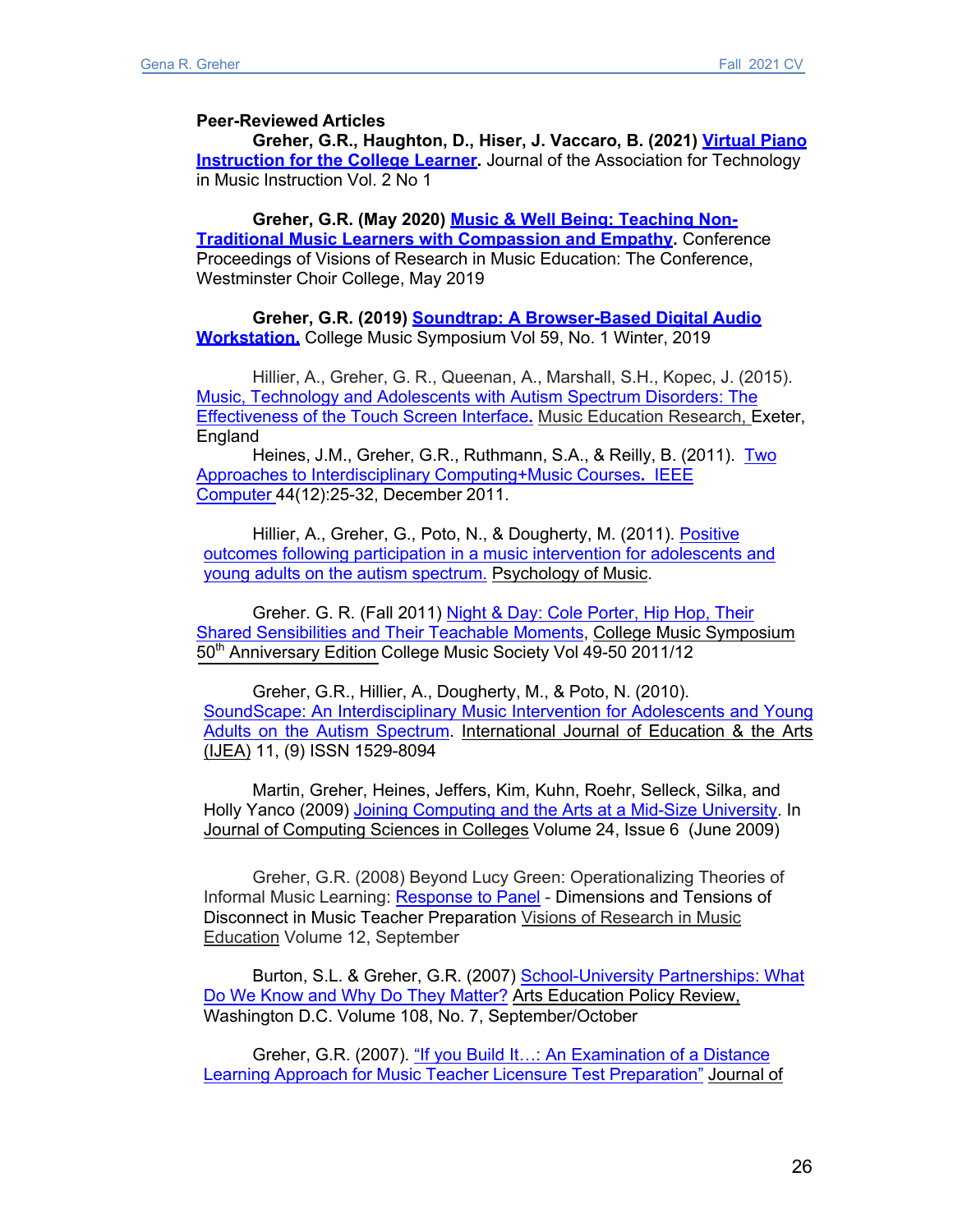Music Teacher Education, Reston, Virginia: Music Educators National Conference Vol. 16 No. 2 Spring 2007

Greher, G.R. (2006) Transforming Music Teacher Preparation Trough the Lens of Video Technology,Journal of Music Teacher Education, Reston, Virginia: Music Educators National Conference Vol. 15 No. 2 Spring 2006

Greher, G.R., Tobin, R.N.(2006) Taking the Long View Towards Music Teacher Preparation: The Rationale for a Dual Degree Program. Music Educator's Journal Reston, Virginia: MENC Vol. 92 No. 5 May 2006

Greher, G.R. (2003) Multimedia in the Classroom: Tapping into An Adolescent's Cultural Literacy. Journal of Technology in Music Learning Music and Arts Publications/ Tallahassee Vol. 2 No. 2 Fall/Winter 2003

Greher, G.R. (2001). Lessons in Analytical Listening from the Reel World, General Music Today. Reston, Virginia: Music Educators National Conference. Fall 2001, V 15

#### **Refereed Conference Proceedings:**

**Greher, G.R. & Marshall, S.H. (In Press) Prog Ped: A Class in Participatory Music Pedagogy**. 2020 CMA Virtual Conference Proceedings

Greher, G. R. (2016) Teaching Outside the Box: Community Music Pathways as a Lens for Re-Imagining, Re-Defining, Re-Invigorating Music Teacher Education. 2016 CMA Conference Proceedings.

Ruthmann, S.A., Heines, J.M., Greher, G.R., Laidler ,P., Saulters **II, C. (2010)** Teaching Computational Thinking through Musical Live Coding in Scratch. ACM SIGCSE 41st Technical Symposium on Computer Science Education March 10-13, 2010, Milwaukee, WI,

Heines, J.M., Greher, G.R., & Kuhn, S. (2009). Music Performamatics: Interdisciplinary Interaction. ACM SIGCSE 40th Technical Symposium on CS Education, Chattanooga, TN

Burton, S.L. & Greher, G.R. (2007) Research Meets Reality in School-University Partnerships: An Analysis of Two Diverse School-University Collaborations- SMTE Symposium On Music Teacher Education: Collaborative Action for Change September 13-15, 2007 University of North Carolina at Greensboro CD of conference proceedings

Greher, G.R. & Burton, S.L. (2007) A Delicate Balance: When Research Meets Reality in School University Partnerships for Music Teacher Preparation-RIME 2007 5<sup>th</sup> Annual Research in Music Education Symposium, Published CD of Conference Proceedings

Burton, S.L. & Greher, G.R. (2007) Transforming Music Teacher Education through School University Partnerships-Charles Leonhard Legacy Symposium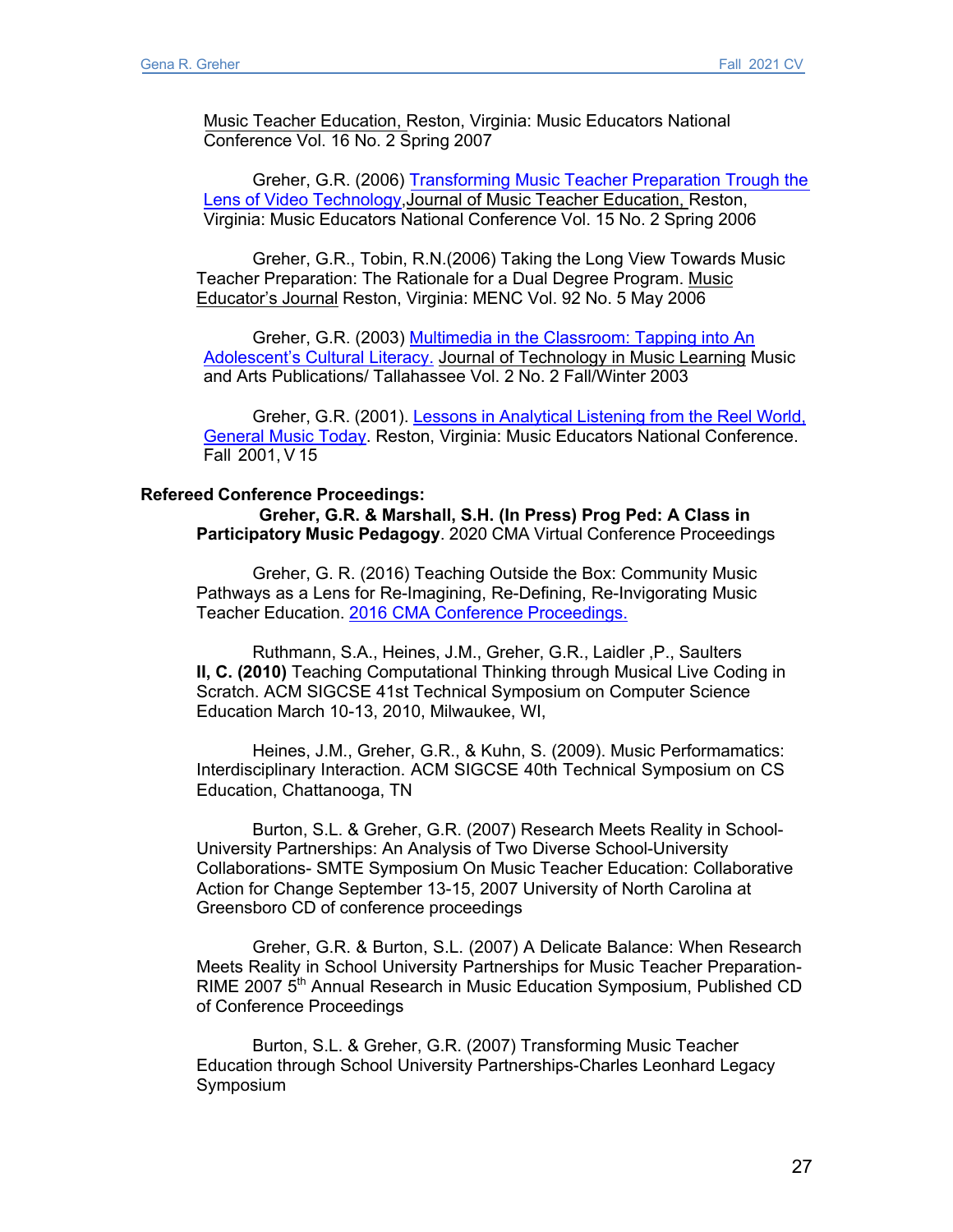Greher, G.R. (2006) Teacher Test Prep: A Distance Learning Approach for Music Teacher Licensure Preparation-MENC Archives

Greher, G.R. (2005) Teaching with Technology: Pre-Service Experiential Learning Through a Community Partnership Society for Music Teacher Education's National Symposium on Music Teacher Education Conference Proceedings CD.

Greher, G. R. (2004) Word, Image and Sound: Narrative for Mediacentric Generation, 18<sup>th</sup> National Conference on Liberal Arts and the Education of Artists, Online Conference Proceedings.

Greher, G.R. (2003) Video Feedback As Reflective Practice In The Classroom, Institute for Music Research TDML ejournal. Tenth International Technological Directions in Music Learning conference proceedings, January 29 –February 1, 2003.

Greher, G.R. (2002) Music, Multimedia and Middle School: Interactivity and Interaction, Institute for Music Research TDML ejournal. Ninth International Technological Directions in Music Learning conference proceedings, January 24 - 26, 2002.

#### **Other Non Refereed Publications:**

**Greher, G.R.,(2018)** Making Music Count: An Interdisciplinary Journey into Music Teacher Education, Massachusetts Music Educators Journal Vol 67 (1)

Greher, G.R. (2016) Including Everyone: Creating Music Classrooms Where All Children Learn, by Judith A. Jellison. American Music Teacher Book Review Oct/Nov 2016

Greher, G.R. (2009) The Musical Playground: Global Tradition and Change in Children's Songs and Games. American Music Teacher Book review Aug 1, 2009 ISSN: 0003-0112

Greher. G. R. (2007) Podcasting: The Next New Thing or the Same Old Thing?, Massachusetts Music News MENC:MMEA Vol 55,No 3: 83

Greher. G. R. (2006) What I Learned at Band Camp and Why Technology Matters, Massachusetts Music News MENC:MMEA Vol 54,No 3

Lipscomb, S.D. (2005) Incorporating Multimedia Software & Popular Music into the Middle School General Music Classroom TI:ME Newsletter Fall 2005-Review of Greher, G.R. (2004). Multimedia in the classroom:Tapping into an adolescent's cultural literacy. Journal of Technology in Music Learning, *2*(2), 21-43.

Greher. G. R. (2005) What's Your Classroom Climate?: Setting the Tone for All to Learn, Massachusetts Music News MENC:MMEA Special Conference issue on Diversity in the Music Classroom Vol. 53 No.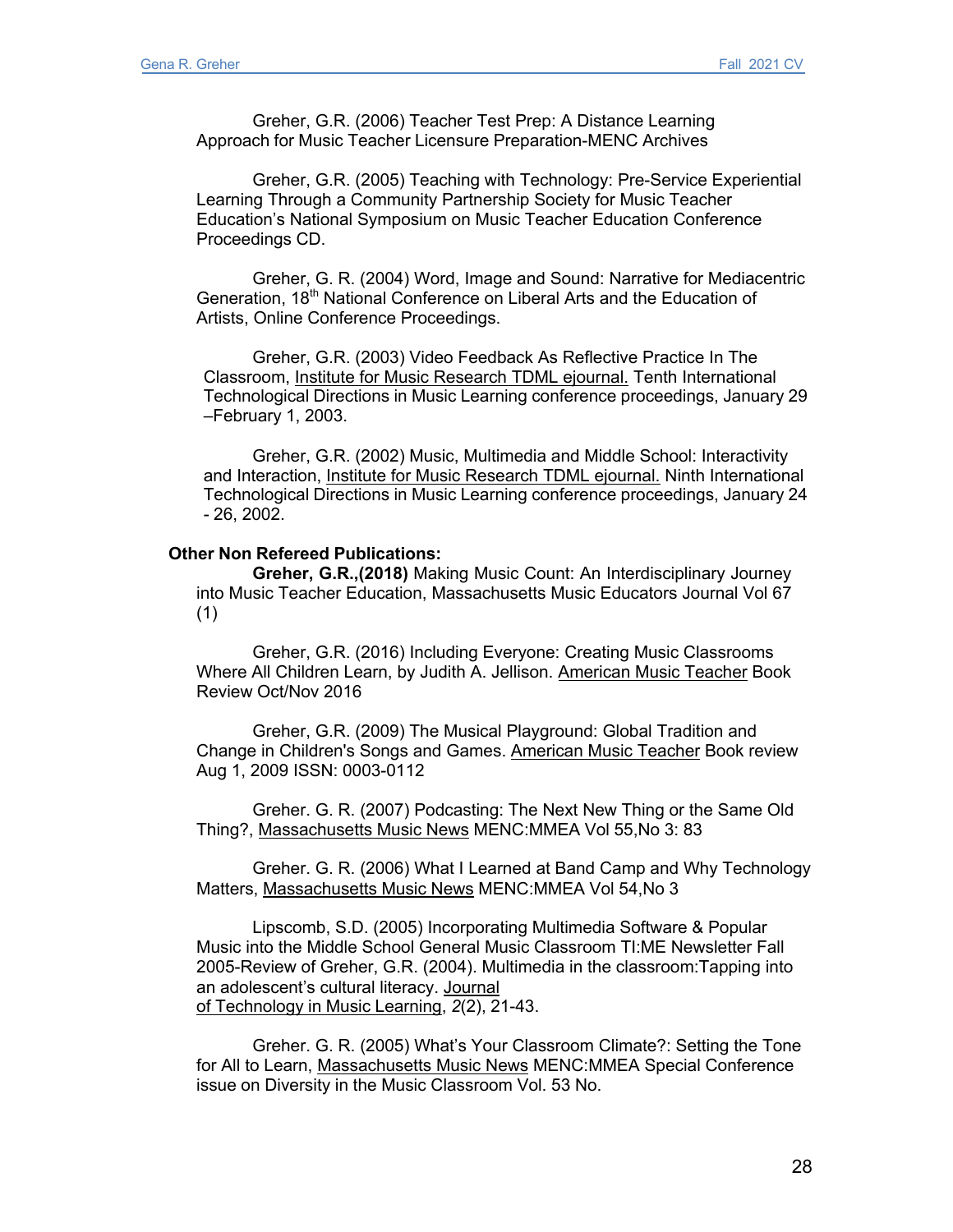Greher, G. R. (2003) Let's Not Forget, It's All About the Students, Massachusetts Music News MENC:MMEA Vol. 52 No. 2 Winter 2003

### **Research, Reports, or Creative Activities**

**Research**

**mathsciencemusic.org –**

Contributor of additional interdisciplinary curriculum development, teacher's guides and Scratch Puzzle game design and implementation for the Thelonious Monk Institute's STEAM initiative's website

- **Making Music Count** UNESCO World Jazz Day & The Thelonius Monk Institute. As UNESCO's Cultural Ambassodor, Herbie Hancock reached out to Jeanne Bamberger regarding the development of a Math and Music curriculum. She in turn brought me and Eric Rosenbaum into the development of a curriculum project, based on music, math and intuitive pathways to understanding and learning. This project builds on Jeanne Bamberger's work developing and teaching with her groundbreaking music software program *Impromptu.*
- Licensing Music Teachers for 21st Century Skills **–** National research survey launched with Michael Testa and student researchers, Graham Allen and Paul Delabreure - March 2015 – the purpose of which is to discover policy issues that may hinder the ability of music education students and music teacher to successfully implement technology based teaching strategies in their classrooms.
- MaKey MaKey Invention Kit & Melody Morph iPad App Projects, Spring 2014- Working with Eric Rosenbaum, Creator and Inventor/Doctoral Candidate MIT Media Lab's Lifelong Kindergarten Group, and several UMass Lowell Graduate students and undergraduate seniors in music education, we researched the potential for classroom use with  $5<sup>th</sup>$  grade students in two Lowell Public Schools.
- Autism SoundScape Pilot Project, Fall 2007-Present Working with Dr. Ashleigh Hillier from UML's Psychology department, this research project will evaluate a Music intervention program for high functioning adolescents and young adults with an autism spectrum disorder (ASD).
- Professional Development Feedback Loop in Teaching with Technology -Fall 2007- This project is examining the effect of sustained classroom field experiences within a High School technology lab in teaching future music teachers to teach with technology. Who is learning from whom?: Students, pre-service teachers, classroom teacher, university faculty.
- Lowell Middlesex Alternative High School UML Music Technology Academy Project – 2006-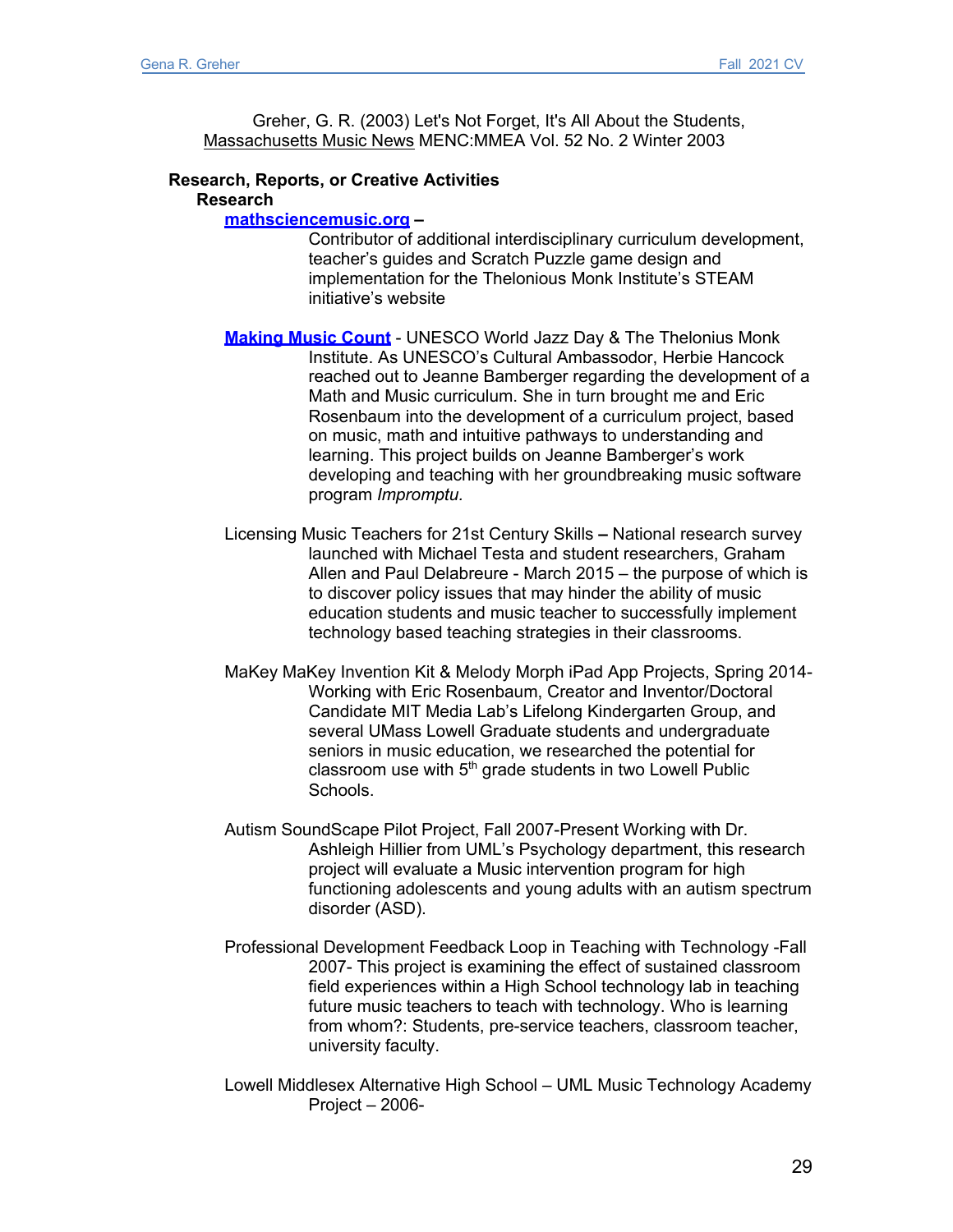The Principal of the High School has requested UML students from music studies/sound recording to conduct a class for students at risk of dropping out of school.

Bartlett Community Partnership School – Music Technology Literacy Projects 2005- Present

Overseeing music studies seniors in teaching general music strategies that will incorporate technology and literacy development. Currently working in partnership with the school's music teacher who is a UML graduate.

Creative Sound Play Project –2002- Present

A supplementary offering to the second year participants in the ASTA funded String Project called Creative Sound Play (CSP). In this class fourth and fifth graders work with the UMass Lowell upper-level music studies students who are taking the General Music Methods sequence, in exploring improvisation, composition and performance techniques.

### **Reports**

**Greher, G.R. (2021) Music, Acceptance, and Well Being with the Me/2 Orchestra** Final report submitted to the Lowell Cultural Council for *Orchestrating Change* Grant Award

**Greher, G.R. (2018) Teaching Non-Traditional Music Learners with Compassion and Empathy** Final Report on Transformational Education Initiative Submitted to the UMass Lowell Transformational Education 2020 Committee

**Greher, G.R. (2018) Creative Play and Musical Learning at the Intersection of STE(A)M** Prepared for the Herbie Hancock Institute of Jazz

Greher, G.R. & Williams, A. (2015) UMass Presidents Office, 6 Month Report on 2014 Creative Economy Award

Fallon, J & Greher, G.R. (2012) Bunker Hill Community College Arts Program Evaluation Report

Greher, G.R. (2007) University of Massachusetts 2006-07 Final Report on Professional Development Grant - "The Virtual Listening Room"

Greher, G.R. (2004) Evaluation Report to The Special Music School at Kaufman Center in New York City Facilitator for *Twice Yearly Evaluations Roundtable* – June 14, 2004

Custodero, L.A., Greher, G.R., Schrutt, B. (2004) Evaluation Report for Review of The Dalton School's Music Program, K-12 in New York City – March 2004.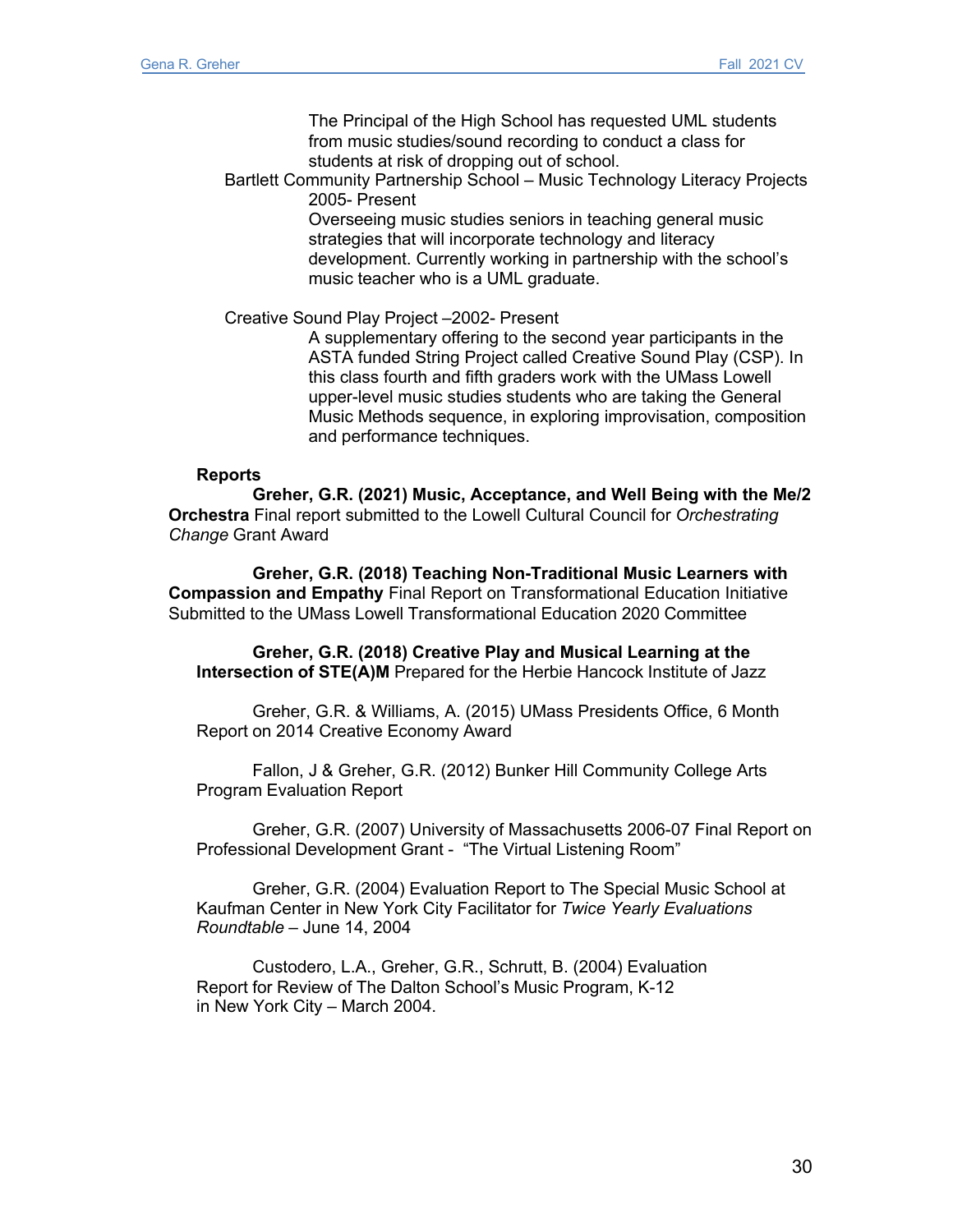Greher, G.R. (2004) University of Massachusetts 2003-04 Final Report on Professional Development Grant - "Licensure Preparation Web site for the Massachusetts Educator Certification Tests in Music"

Greher, G.R. (2004) University of Massachusetts Final Report Council on Diversity and Pluralism Seed Grant Final Report FY 03-04 – "Creative Sound Play: Our Musical Roots"

Greher, G.R. (2002). Picture this! © 1997: An interactive listening environment for middle school general music. Unpublished Dissertation, Teachers College Columbia University, New York**.**

Greher, G.R. (1998-200) Creative Arts Laboratory Video Collecting video documentation for research, educational and fund-raising presentations.

Evaluation of Carnegie Hall LinkUP!-Phase II, (1999) Part of a team of researchers who Interviewed classroom teachers, teaching artists, parents and students regarding the effectiveness of the program and prepared a written summary for the evaluators based on those findings.

### **A. INSTRUCTION RELATED ACTIVITY**

- **Teaching** I developed and created the first 4 courses listed below and revised the curriculum for the rest
	- MUED 2470 Practical Accompaniment- New required course for all music studies students to provide experiences and pedagogical foundation for accompanying students on keyboard, guitar and with technology.
	- MUED 2490 Progressive Performance and Production Pedagogy New required course created to provide the philosophical and pedagogical foundations for informal learning as well as require service learning experiences in the community at music clubhouses, senior centers and on campus.
	- MUED 2110 Sound Thinking Sound Thinking is an interdisciplinary elective for sophomore-level undergraduates, that explores issues of sound production, musical form, or music in multimedia, depending on faculty and student interest. It is co-taught by Music and Computer Science Faculty.
	- MUED 6010 Master's Seminar (3 credits) This course examines the impact of popular culture on today's youth and its implications for the study of music. Using music from various media as a springboard, there will be an emphasis on the development of multi-media teaching strategies for the K-12 music classroom. Includes qualitative actions research project
	- MUED 5220 Curriculum Design in Music Education (3 Credits)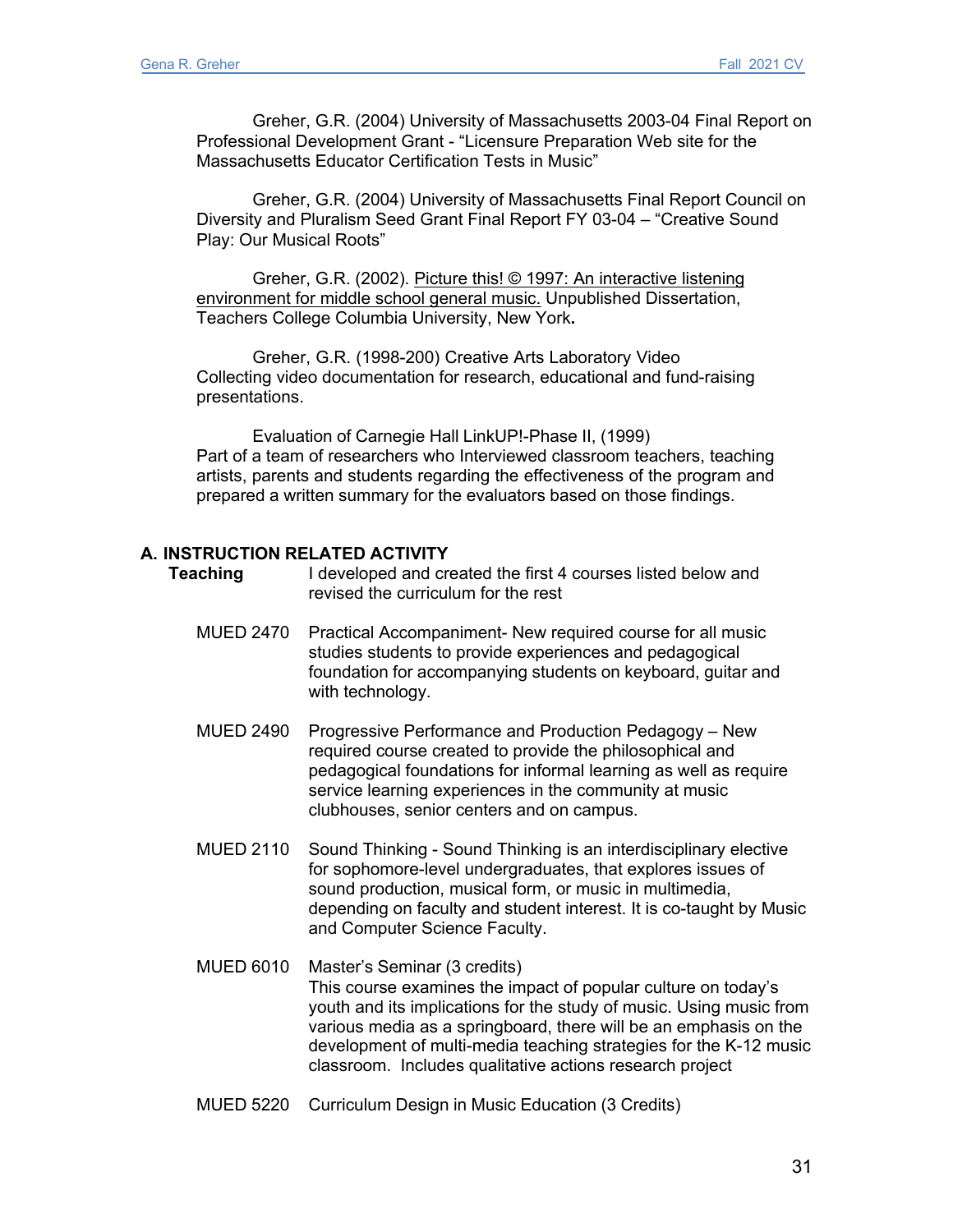In this course students will construct an understanding of the process of curriculum design. We will focus upon the processes of framing and solving curriculum design problems in music education

MUED 4960 Directed Study (1-3 credits)

MUED 4200 General Music Methods 1 (3 Credits) Designed to involve undergraduate students as active participants, the approach is multi-disciplinary within the field of music. Includes pre-practicum observations.

- MUED 4300 General Music Methods 2 (3 Credits) This course provides an overview of the educational, philosophical and psychological rationales that support the varied musical experiences at all levels of music learning consistent with the Massachusetts Arts Curriculum Framework. Includes prepracticum observations.
- MUED 4100 Global Music for the Classroom (Originally titled Multicultural music in Education) (3 credits) Music and its relationship to other subjects in the curriculum is explored as a means to facilitate student's abilities to make crosscultural and multi-disciplinary connections. Includes pre-practicum observations.
- MUED 3010 Technology in Music Education (3 credits) This class provides an overview of the educational, philosophical and psychological rationales that support music technology experiences in the classroom at all levels of music learning consistent with the Massachusetts Arts Curriculum Framework.

### **Pre-Practicum Internships**

**Community Music Outreach Practicums 1 & 2**

**Community Music Internship Advisor -** Steven Aitchison, Jared Logan, Matt Vayanos**,** Seth Bailin, Julie Rousseau, Savannah Marshall, Yumeng Du, Jie Yin, Baouri Ouyang

**Dissertation Committee Member- Mike Testa GSE 2021; Janet Welby GSE 2020;** Marguerite Weidknecht –GSE-Spring 2011

**Master's thesis advisor to:** Lisa Tiano, Joseph Lordan, Joe Janack, Daniel Vasconcelos, Emily LaPointe, Adria Smith, Amy Smid, Janet Welby, Cori Smith, Annabel Hasty, Kristin Neves, Sarah Collmer, Sally Lincoln-Vogel,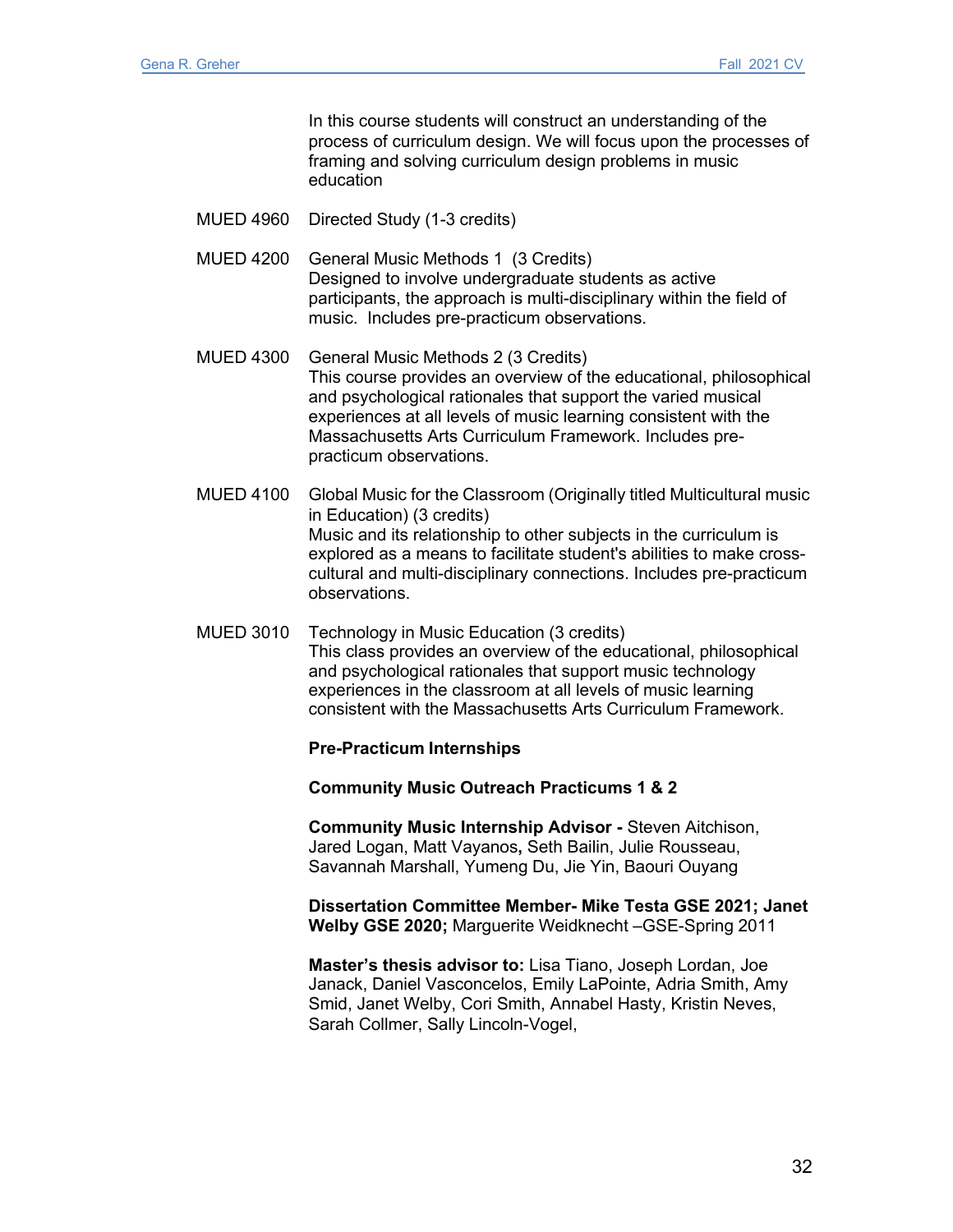### Teachers College Columbia University

(I developed the curriculum for Music for the World's Children and Integrating Music in the Classroom)

> **Music for the World's Children –**Spring 2001,Spring 2002/Open to Music Majors and Non-Music Majors - Graduate Level Music and its relationship to other subjects in the curriculum is explored as a means to facilitate student's abilities to make crosscultural and multi-disciplinary connections.

## **Creativity and Problem Solving in Music** - Fall 2000, Fall

2001/Music Majors - Graduate Level Designed for pre-service and in-service students to experience and explore critical thinking. As a means for developing a framework for music learning at all levels. I designed and supervised the online component for the course

**Integrating Music in the Classroom** – Summer 2000, Summer 2001/Open to Music Majors and Non- Majors - Graduate Level Focused on music and its relationship to other curriculum areas as a means to facilitate students' abilities to make connections and conceptualize points of view from a variety of perspectives.

### Boston University, College of Communications

**Audio Techniques** - Spring 1975 Undergraduate course in radio production and audio recording techniques **Documentary Film -** Spring 1975 Undergraduate survey course in Documentary Film and Television **TV Production Techniques**- Fall 1975 Course assistant for undergraduate Television production course

### **Other Activity and Accomplishments Related to the Instructional Function**

- July 2014 Music & Multi Media at the Intersection of Creativity & Learning Weeklong music teacher class/workshop Central Connecticut State University
- Sp' 2010 Guest Asst. Prof A&HM 5026 -Music Skills and Creative Strategy - Designed for pre-service and in-service majors to examine and experience problem-solving techniques for developing musical skills within the framework of the creative strategy. A&HM 5033 Comprehensive musicianship II- An examination of 19th century theoretical constructs through analysis, composition, critical listening, improvisation, and

performance. A&HM 5047 Creative strategies for teaching music literature- selected works from the repertoire serve as the basis for demonstrating how to develop creative music strategies for teaching and enhancing the learning of music literature at all levels, including college teaching.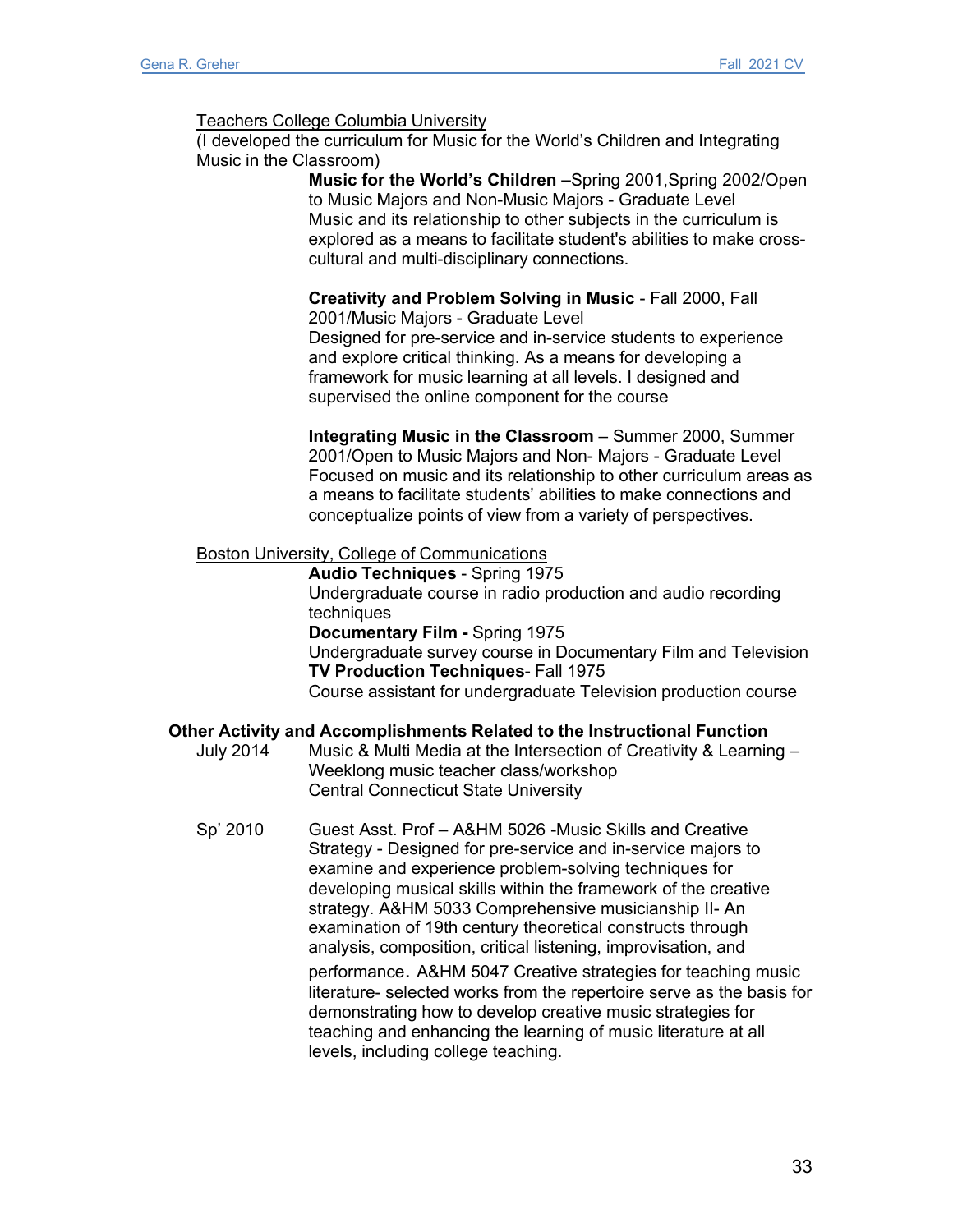|      | April 2010                 | Guest Lecturer on Technology in Music Education<br>Janice Smith's Undergraduate and Graduate Music Methods<br>classes, April 14, 2010 Queens College, CUNY                                                               |
|------|----------------------------|--------------------------------------------------------------------------------------------------------------------------------------------------------------------------------------------------------------------------|
|      | 2009                       | Research Assitant RC Lations presented research at UML and<br>State student research honors symposia                                                                                                                     |
|      |                            | 2007-Present SoundScape - SoundScape is an interdisciplinary, university<br>based Music intervention for high-functioning adolescents and<br>young adults with autism spectrum disorders (ASD)                           |
|      |                            | 2005-Present Developing a partnership with Lowell Fine Arts Coordinator to                                                                                                                                               |
|      | 2004                       | provide professional development for Lowell music teachers<br>Creation and implementation of a test preparation web-site to help<br>music studies students prepare for the Massachusetts Test for<br>Educator Licensure. |
|      | 1999-02                    | Creative Arts Laboratory, Teachers College Columbia University<br>Supervised all Creative Arts Laboratory's Teaching Artists.                                                                                            |
|      | 1998-01                    | PS. 106/Bellevue Hospital- worked with classroom teacher and<br>music teacher integrating arts into curriculum with severely<br>emotionally disturbed students                                                           |
|      |                            | PS 191 - Manhattan/ Working with the music teacher for a Pre K<br>program                                                                                                                                                |
|      | 1997-98                    | PS 310 - Bronx / Worked with five teachers from $1st$ through $4th$<br>grade                                                                                                                                             |
|      |                            | Joan of Arc Middle School- Manhattan/ Worked with two 7 <sup>th</sup> grade<br>teachers                                                                                                                                  |
|      | <b>Conference Attendee</b> |                                                                                                                                                                                                                          |
| 2014 |                            | CS+X Partnered-Faculty Workshop - NSF funded workshop at<br>Olin College on co-taught interdisciplinary CS courses.                                                                                                      |
| 2013 |                            | Music in Time: Phenomenology, Perception, Performance<br>A conference in honor of Christopher Hasty, Walter W. Naumburg<br>Professor of Music Harvard University - Oct 18-20, 2013<br>Cambridge, MA                      |
| 2013 |                            | The Ninth International Symposium on the Philosophy of Music<br>Education, Teachers College Columbia University / New York<br>City June 5-2013                                                                           |
| 2011 |                            | Creativity, Imagination and Innovation Symposium. April 28-29,<br>Dept. of Arts and Humanities, Teachers College Columbia<br>University                                                                                  |

2006 International Conference on Music Education, Equity, and Social Justice, Teachers College Columbia University, New York-Oct. 2006 *Mentoring and Induction*-Massachusetts Association of Colleges for Teacher Education (MACTE), Worcester-April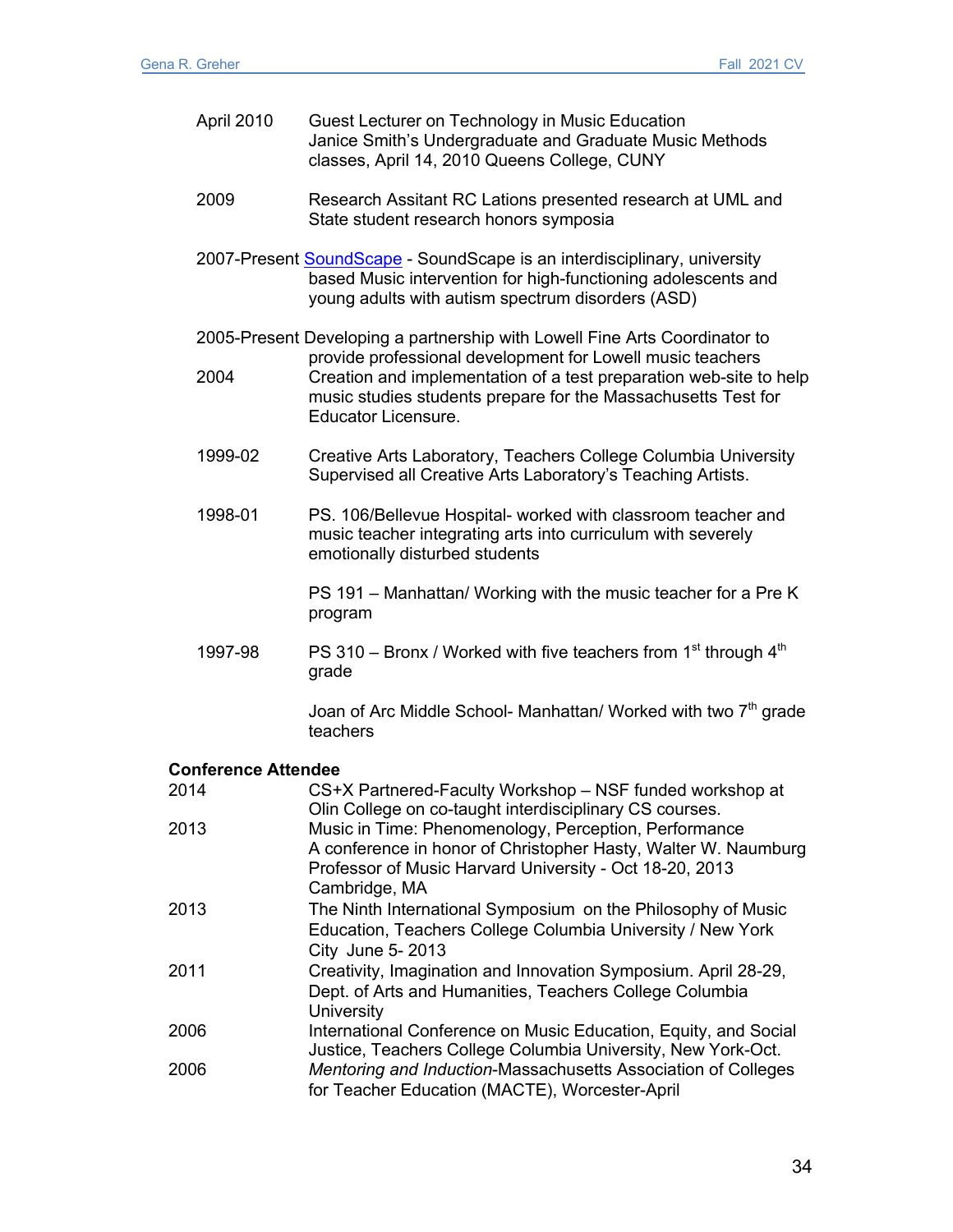| 2006                      | New Media In Education 2006 A Progress Report-Columbia                                                                                                                                                                                                                                           |
|---------------------------|--------------------------------------------------------------------------------------------------------------------------------------------------------------------------------------------------------------------------------------------------------------------------------------------------|
|                           | Center for New Media in Teaching and Learning                                                                                                                                                                                                                                                    |
| 2005                      | Teaching and Learning with Electronic Portfolios, University of                                                                                                                                                                                                                                  |
|                           | Massachusetts/UMassOnline                                                                                                                                                                                                                                                                        |
| 2005                      | 7 <sup>th</sup> National Symposium for Music Instructional Technology,                                                                                                                                                                                                                           |
|                           | Hartwick College, Oneonta, NY                                                                                                                                                                                                                                                                    |
| 2004                      | MENC National Conference, Minneapolis, MN                                                                                                                                                                                                                                                        |
| 2003                      | Eastern Regional MENC Conference, Providence, RI                                                                                                                                                                                                                                                 |
| 2001                      | "Education Technology Summit 2001" Teachers College Columbia<br>University, NYC                                                                                                                                                                                                                  |
| 1999                      | Human-Computer Interaction Laboratory University of Maryland<br>Institute of Advanced Computer Studies 16th Annual Symposium<br>& Open House, University of Maryland, College Park                                                                                                               |
| <b>SERVICE ACTIVITIES</b> |                                                                                                                                                                                                                                                                                                  |
|                           | <b>Community Activities Related to Professional Field</b>                                                                                                                                                                                                                                        |
| <b>Nov 2020</b>           | <b>String Project workshop with Executive Director and</b><br><b>Conductor of the Me2/Orchestra</b>                                                                                                                                                                                              |
| <b>Technical</b>          |                                                                                                                                                                                                                                                                                                  |
| <b>Oct 2020</b>           | Worked with Dr. Elissa Johnson-Green and Dr. Sue Kim on<br>coordinating a presentation by Jarritt Ahmed Sheel on the<br>Socio-Historical Foundations of Hip-Hop Pedagogies as part<br>of the Greeley Lecture Series on Race and Social Justice                                                   |
| <b>Oct 2020</b>           | Coordinated and arranged for virtual screening and panel<br>presentation of Orchestrating Change the documentary film<br>that tells the inspiring story of Me2/Orchestra, the only<br>orchestra in the world created by and for people living with<br>mental illness and those who support them. |

- **April 2020 Worked with students on creating a Rock and Roll Lunch series based on a participatory form of live-band karaoke developed by Savannah Marshall, for the Lowell Senior Center. Covid-19 resulted in the creation of a video version of Jail House Rock**
- 2017-2019 Advisory Board/Chair for BITS Area of Study Greater Lawrence School – STEAM Innovation Academy
- 2016 Performed with the University String Ensemble for the Birdsong at Morning Concert and Inaugural Concert in the Fall semester, the Broadway on the Merrimack Concert in the Spring semester and the Chancellor's Launch of *Our Legacy, Our Place* fundraising initiative*.*
- 2015 You Gotta Love the Life- An Evening with Melissa Manchester Concert and Master classes Feb 26-28, 2015 Durgin Hall – Coordinated and arranged the Master Classes, Student performing groups and arranged for Ms. Manchester's appearance on campus.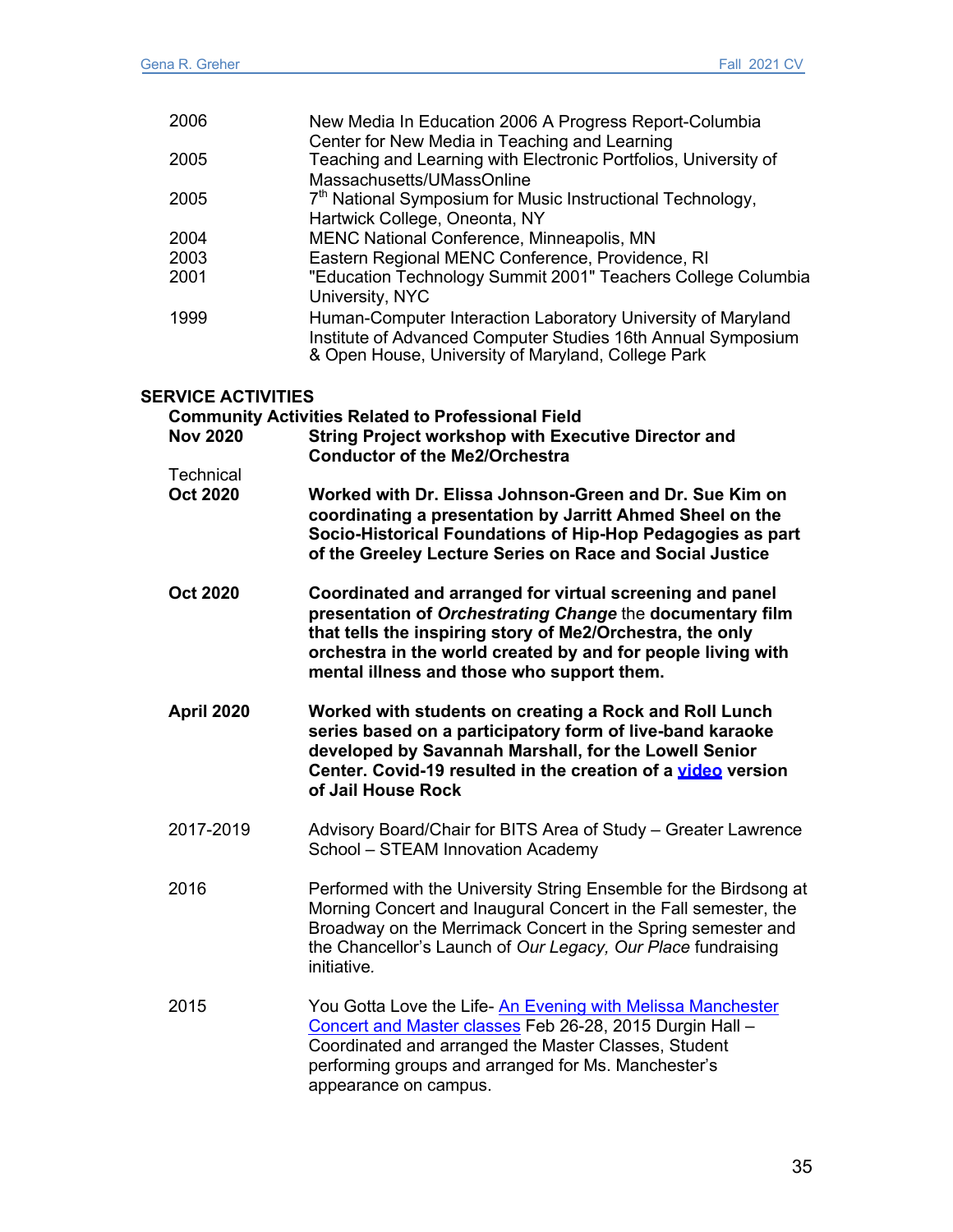| 2015                                         | Lowell Cultural Advocacy Committee Member                                                                                                                                                                                                                                                                                                           |
|----------------------------------------------|-----------------------------------------------------------------------------------------------------------------------------------------------------------------------------------------------------------------------------------------------------------------------------------------------------------------------------------------------------|
| 2015                                         | Internal UML Seed Grant Reviewer                                                                                                                                                                                                                                                                                                                    |
| 2014                                         | Discovering Cultural Identity and Self Identity<br>Enlightened Bites - invited with Dr. Alan Williams, to present at<br>symposium featuring recipients of University of Massachusetts<br><b>Creative Economies Initiatives Fund Grant</b>                                                                                                           |
| 2013                                         | <b>Lowell Youth Orchestra Community Concert - Making Music,</b><br>Building Bridges, Connecting Cultures Concert featuring, the<br><b>UMass Lowell String Project, UMass Lowell Cambodian Ensemble</b><br>with Guest composer Dan Ellsey and featuring dancers from the<br>Angkor Dance Troup - April 21, 2013, UTEC Lowell,<br>Organizer/Performer |
| 2012                                         | Judge, Lowell High School's Got Talent                                                                                                                                                                                                                                                                                                              |
| 2011-13                                      | Director, UMass Lowell String Project                                                                                                                                                                                                                                                                                                               |
| 2011                                         | Invited by Lowell Fine Arts Coordinator to present to School<br>Committee on UMass Lowell's Fine Arts Pathway with Lowell<br><b>School District</b>                                                                                                                                                                                                 |
| April 2011                                   | Interview for WUML on Sound Thinking with Jesse Heines and<br>Alex Ruthmann                                                                                                                                                                                                                                                                         |
| 2005                                         | String Project & Creative Sound Play at the Bartlett Community<br>Partnership School, Lowell MA                                                                                                                                                                                                                                                     |
| April 2005                                   | Sponsor and organizer of Pablo Mendez Walking in Two Worlds<br>concert/lecture funded by Council on Diversity and Pluralism                                                                                                                                                                                                                         |
| April 2004                                   | UML Campus Reports Found Objects - Musical Instruments -<br>WUML - 91.5 FM - Prospective teachers make music using<br>common household objects. The result of an assignment from<br><b>General Music Methods 2</b>                                                                                                                                  |
| 2003-2013<br>2003-2011                       | Creative Sound Play Project-Offshoot of UML String Project<br>Present String Currents-University of Massachusetts Lowell String<br>Orchestra                                                                                                                                                                                                        |
| 2003-2009                                    | Advisor and Adjudicator for MENC chapter state-wide composition<br>festival for k-12 music students                                                                                                                                                                                                                                                 |
| <b>University Committees</b><br>2016-present | <b>Center for Autism Research &amp; Education</b>                                                                                                                                                                                                                                                                                                   |
| 2012                                         | Dean's Service Learning Advisory Board                                                                                                                                                                                                                                                                                                              |
| 2009                                         | <b>Strategic Task Force on Graduate Education</b>                                                                                                                                                                                                                                                                                                   |